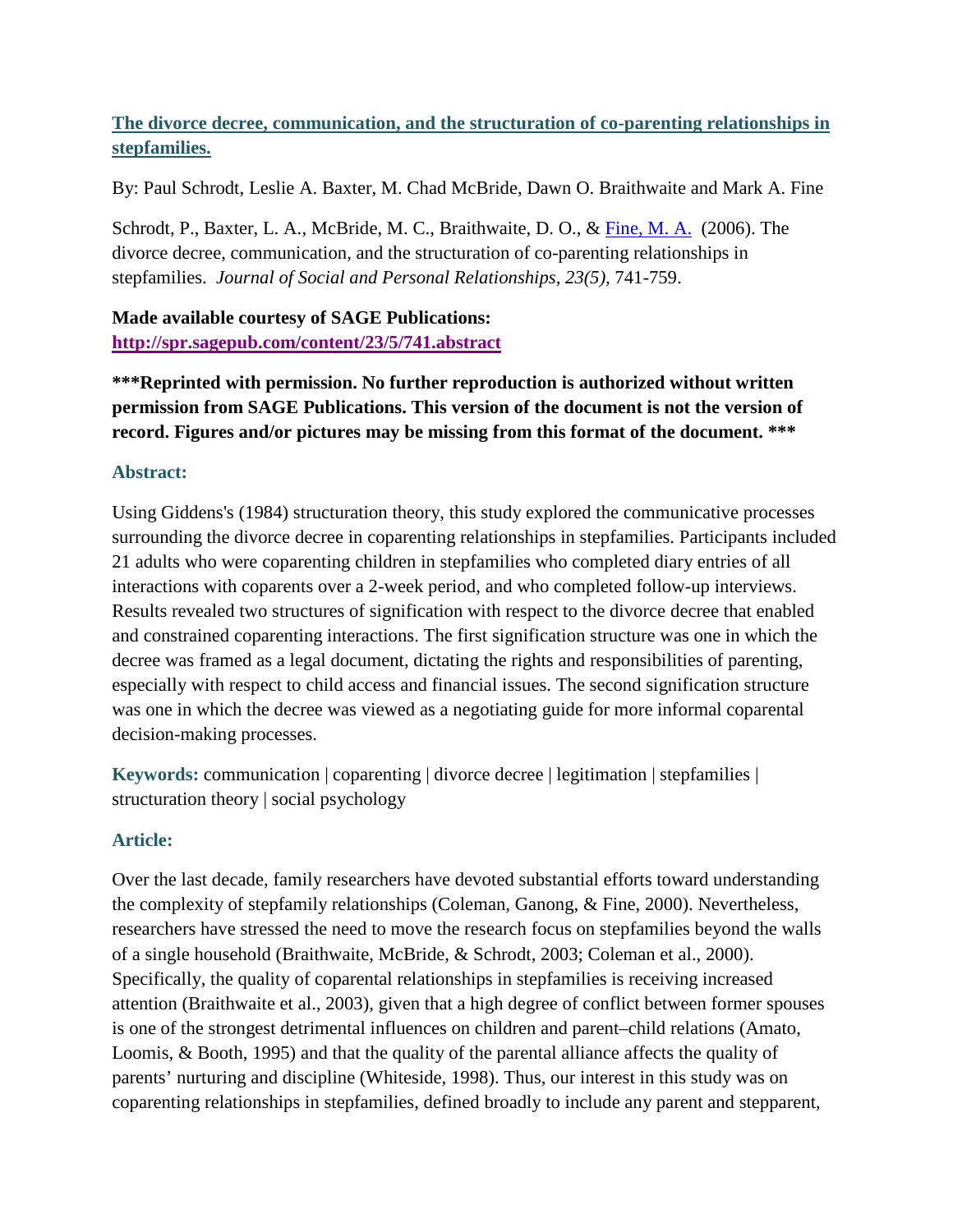across both households, involved in the care of the children. We considered the coparenting relationship to consist of both the ex-spousal subsystem and the parent–stepparent subsystem in the stepfamily. Throughout this article, when we refer to coparenting relationships and the parenting system, we are referring broadly to either and/or both of these two subsystems, and when we refer to parents, we are including both biological parents and stepparents.

One of the most challenging aspects of divorce for former partners involves renegotiating power and intimacy boundaries (Cole & Cole, 1999; Graham, 1997, 2003; Hardesty & Ganong, in press), as many former spouses are in conflict throughout the divorce process (Cole & Cole, 1999; Maccoby & Mnookin, 1992). Managing these challenges becomes even more tenuous in stepfamilies, as remarriage, for both men and women, is associated with less frequent coparental interaction (Maccoby & Mnookin, 1992), less reported parenting support from the former spouse, and more negative attitudes about the other parent (Christensen & Rettig, 1995). Thus, developing a co-operative coparenting relationship is one of the greatest challenges facing adults in stepfamilies (Whiteside, 1998).

At the same time, there is considerable evidence to suggest that both successful and dysfunctional coparenting relationships occur across all types of legal and residential arrangements (e.g., Kline, Tschann, Johnston, & Wallerstein, 1989; Maccoby & Mnookin, 1992).As such, researchers often view the primary function of contemporary divorce law as providing a framework within which divorcing couples can themselves determine their postdivorce rights and responsibilities (Maccoby & Mnookin, 1992). Despite this belief, however, we know relatively little of the ways in which divorce decrees, in general, enable and constrain communication processes among ex-spouses and their new partners, potentially all of whom are coparenting children in stepfamilies. Consequently, the primary purpose of our investigation is to describe the various ways in which communication among adults in stepfamilies structures the divorce decree as a meaningful basis for action in coparenting relationships.

### **Communication and coparenting in stepfamilies**

Researchers investigating postmarital relationships involving children have found that a majority of ex-spouses maintain some form of direct contact well beyond the first year after divorce (Braithwaite et al., 2003; Maccoby & Mnookin, 1992), though with time the frequency and length of such interactions tend to diminish (Maccoby & Mnookin, 1992). In stepfamilies, the postmarital relationship is further complicated by the presence of both stepchildren and new relational partners. For example, remarriage has been found to be negatively associated with cooperative coparental interaction and parenting satisfaction (Ahrons & Wallisch, 1987), as well as continued visitation with the children (Wolchik & Fenaughty, 1996).

To date, Maccoby and Mnookin (1992) conducted what is perhaps the most extensive investigation of communication and coparenting. In their longitudinal study of Californian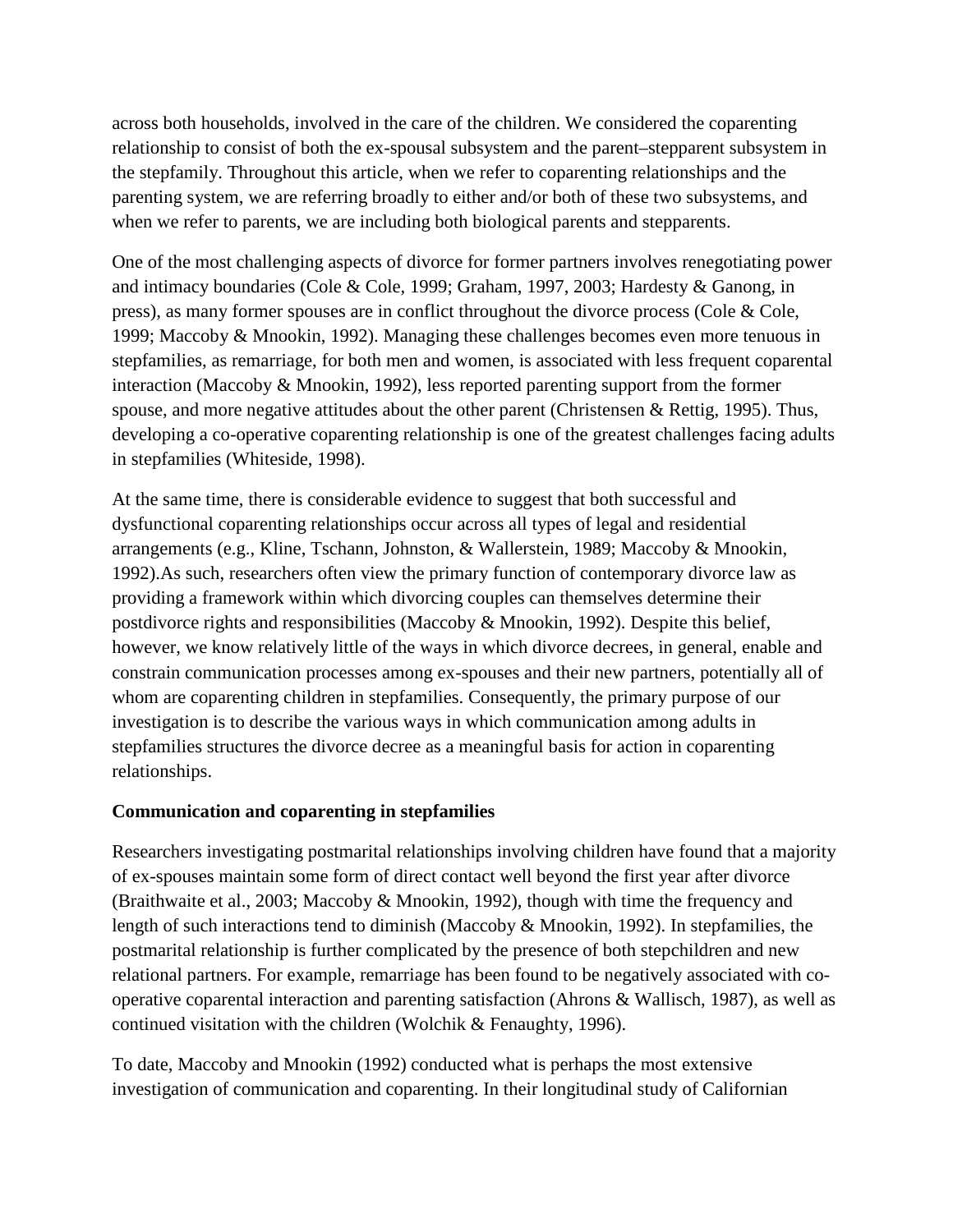postdivorce families, they identified three basic patterns of coparenting that emerged during the first 3 years following divorce, as well as a number of factors undermining co-operative coparental relationships. First, some coparents were *disengaged*, as they managed their interpersonal conflict by avoidance and made little to no effort to co-ordinate their child-rearing activities with each other. Other coparents were best described as being *conflicted*, as they maintained regular contact with each other, but were actively involved in conflict that spilled over into the parenting domain. Finally, some coparents were able to suppress, mitigate, or insulate their conflicts, enabling them to *co-operate* actively concerning the children.

In addition to these three coparenting patterns, Maccoby and Mnookin (1992) identified a number of factors that undermine co-operative coparenting in postdivorce families, including interparental hostility, legal difficulties over custody and visitation, joint physical custody if one or both parents wanted sole custody, incompatible values, and a general distrust of a former partner's parenting abilities. Consequently, Maccoby and Mnookin suggested that 'the law is simply too crude an instrument to regulate and control day-to-day interpersonal relations; its net is not fine enough to deal with the sorts of everyday issues that cause difficulties in coparental relations' (p. 280). Further, these researchers expressed doubt that changing divorce standards alone would have any influence on the way most parents allocate basic responsibilities for dayto-day parenting, and they expressed skepticism that family law could facilitate change. There is little doubt that the divorce decree (i.e., the formal legal agreement that grants the divorce and stipulates its terms) has some influence on the communication among adults in stepfamilies, yet the extent to which the decree both enables and constrains the communicative agency of coparents in stepfamilies remains largely uninvestigated. One theory that addresses the tensions among structure, human agency, and change, and that is particularly useful for examining the intersection of macro-level institutions, such as the law, and micro-level interaction, such as coparenting interaction, is Giddens's (1984) structuration theory.

### **Structuration and coparenting in stepfamilies**

In order to conceptualize the interplay of tensions associated with the divorce decree and coparenting interactions in stepfamilies, we adopted Giddens's (1984) structuration theory. Giddens's theory begins by focusing our attention on *structuration*, the processes or patterns of behavior by which social systems are produced and reproduced through members' use of rules and resources. An important distinction within structuration theory is that between *system*, which simply refers to the observable pattern of relations within a group (such as a stepfamily), and *structure*, which refers to the rules and resources members use to create and sustain the system (Poole, 1999). Structures can be thought of as 'recipes' for acting within a given social context (Giddens, 1984), and the relations between structure and system are represented in the concept of structuration (Poole, Seibold, & McPhee, 1996).

At the heart of structuration theory is the duality of structure: Structure is both the medium and the outcome of the interactions that produce social systems. Giddens (1984) argued that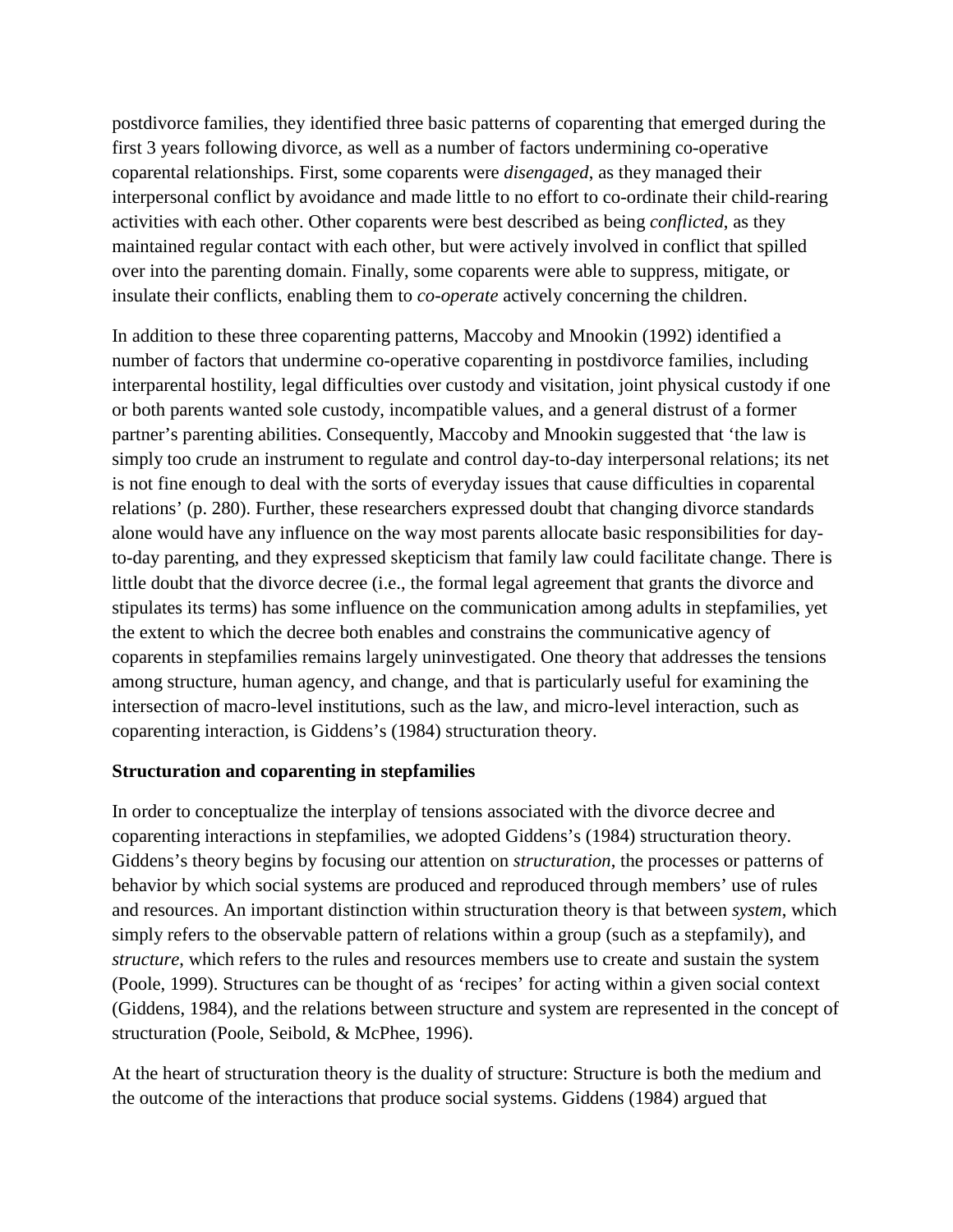structures are produced by human agency, and simultaneously, are the reproduced conditions of human agency. In other words, structures are the medium of action because members draw on structures to interact and yet they are also the outcome of action because rules and resources exist only by virtue of being used in interaction. According to Giddens, human social activities are recursive in nature, and it is only in and through their social activities that humans reproduce the conditions that make these activities possible in the first place. Consequently, structures both enable and constrain human interaction, as structural properties constituted in both rules and resources express forms of domination and power. Ultimately, Giddens viewed structural expressions of power as dialectical in nature and he offered the dialectic of control to help explain the two-way character of power, as the less powerful manage resources in such a way as to exert control over the more powerful in established power relationships.

Perhaps the most appealing aspect of structuration theory, however, is that it examines the link between social institutions at the macro-level of analysis and human interaction at the microlevel of analysis. Although family members may create certain structures that are unique to their own stepfamily system, more often structures are appropriated by the stepfamily from social institutions, such as larger political, economic, religious, or cultural institutions. This aspect of structuration theory is especially germane to our present inquiry, as the appropriation of the divorce decree from the larger legal institution may facilitate coparenting interactions in stepfamilies. The term *appropriation* refers to a process whereby family members adopt structural features from a particular institution and develop a situated version of them (Poole et al., 1996). As Poole and colleagues noted, the appropriation of structural features is a skill that results in different versions of institutional features being adapted to specific contexts. To address this process, Giddens (1984) highlighted three modalities that connect levels of human interaction with larger social structures and institutions.

First, Giddens (1984) suggested that institutional features may operate as interpretive schemes in communication processes, referred to as structures of *signification*. Structures of signification invoke certain symbolic orders, modes of discourse, and language that ultimately are only understood in connection with the two remaining structures. Structures of *domination* refer to institutional features that facilitate power and influence, invoking the resource authorization provided by political institutions and the resource allocation afforded by economic institutions. Finally, institutional features may operate as norms that guide behavior and undergird judgments about others, referred to as structures of legitimation. Structures of *legitimation* invoke the sanctioning of certain behaviors afforded by legal and religious institutions, as well as by ethical standards and societal customs. It is important to note that, although Giddens identified three distinct structures, the distinction is largely analytical and the three elements tend to overlap in every action (Poole et al., 1996).

Overall, then, structuration theory provides an appropriate theoretical lens for examining the various ways in which coparental communication produces and reproduces the divorce decree as a meaningful basis for action within the stepfamily. In general, many divorced parents are unable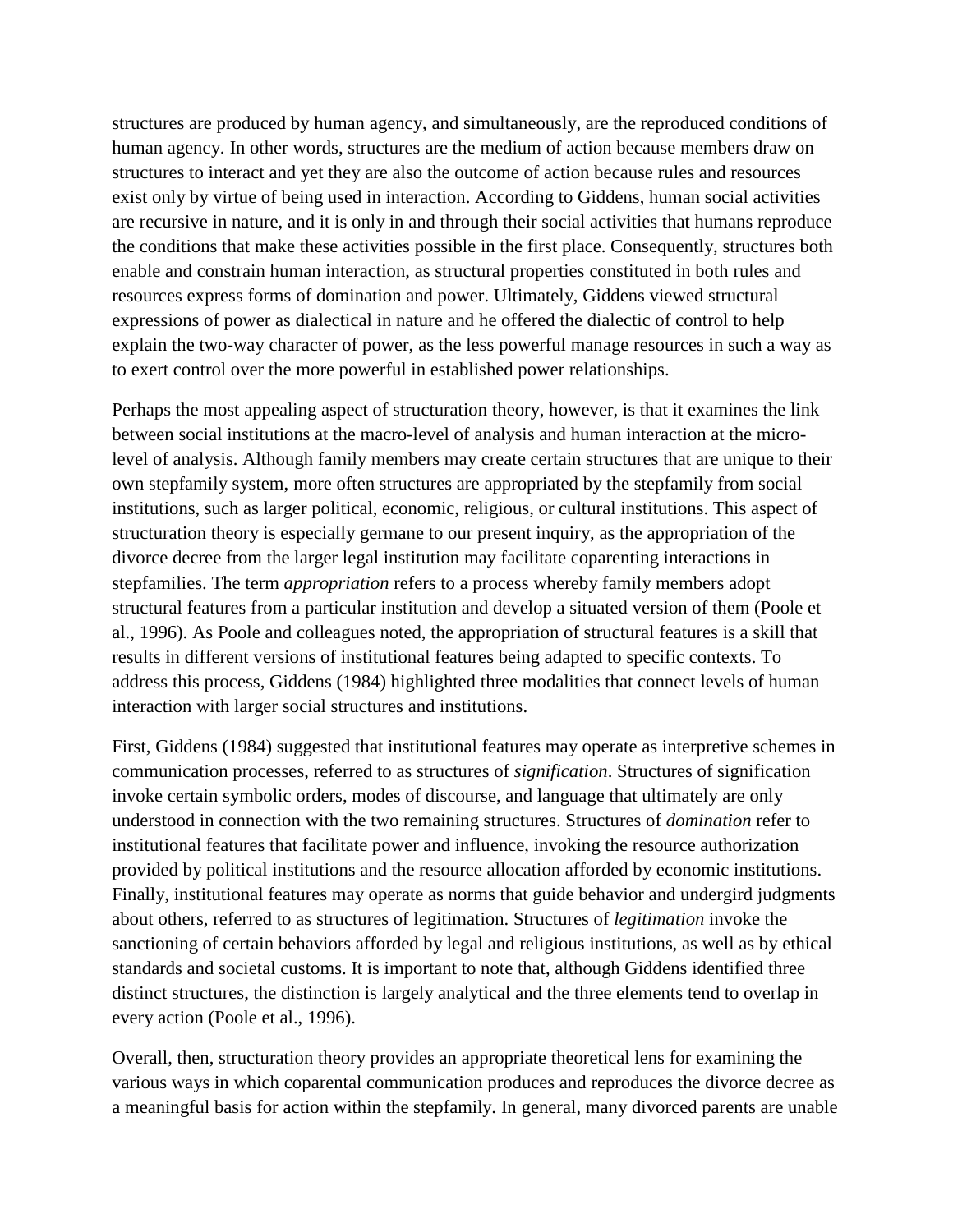to develop co-operative coparenting relationships as they negotiate in light of previously established legal standards provided by the divorce decree (Maccoby & Mnookin, 1992).These challenges are further complicated by the presence of new relational partners in stepfamilies, and thus, the influence of the divorce decree as a structure of stepfamily interaction warrants investigation. In the present study, we addressed the potential influence of the divorce decree on coparenting relationships in stepfamilies by examining the various ways in which communication generates and sustains implicit structures that determine how the decree is interpreted and implemented.

### **Method**

### **Participants**

The data were collected as part of a larger investigation of communication patterns among coparenting adults in stepfamilies across two households. We recruited participants who met the following criteria: First, participants must have been either a parent or a stepparent of a child who resided in a stepfamily household; second, (step)parents in both households must have been active in raising their child(ren) (i.e., children spent at least some time in each household per week). Guided by these two criteria, then, we sought parents and stepparents coraising children in stepfamilies via a convenience, snowball sample (Miles & Huberman, 1994).

Given that we were asking participants to both keep a diary for 2 weeks and participate in an interview, we faced challenges finding those who were willing to complete the entire study. In the end, 21 participants (representing 18 stepfamilies) completed both parts of the data-collection process. Of these, 14 were female and 7 were male, with a mean age of 42 years. All but one of the participants were Caucasian, and that participant was Latino. Ten of the participants identified themselves as parents (4 females and 6 males), and eleven of the participants were stepparents (10 females and 1 male). In terms of education, the participants ranged from a highschool equivalent diploma to a PhD, with 8 having earned some sort of graduate degree.The mean length of the stepfamilies was 6.35 years with a range from two years to 12 years. The number of children in the stepfamilies ranged from 1 to 6, with a mean of 2.95 children.

Ideally, we would have preferred the participation of multiple adults from each family. However, in the end, four participants were a part of the same stepfamily (two separate households). In both cases, these participants were currently married to each other.When we inquired of other participants about involving other members from the same stepfamily in the study, many expressed reluctance about adults in the other household participating in or knowing about the project because it might jeopardize the delicate nature of their relationships and interactions. Because of ethical concerns, we honored their wishes in such cases and made no attempt to contact others in the family.

### **Procedures**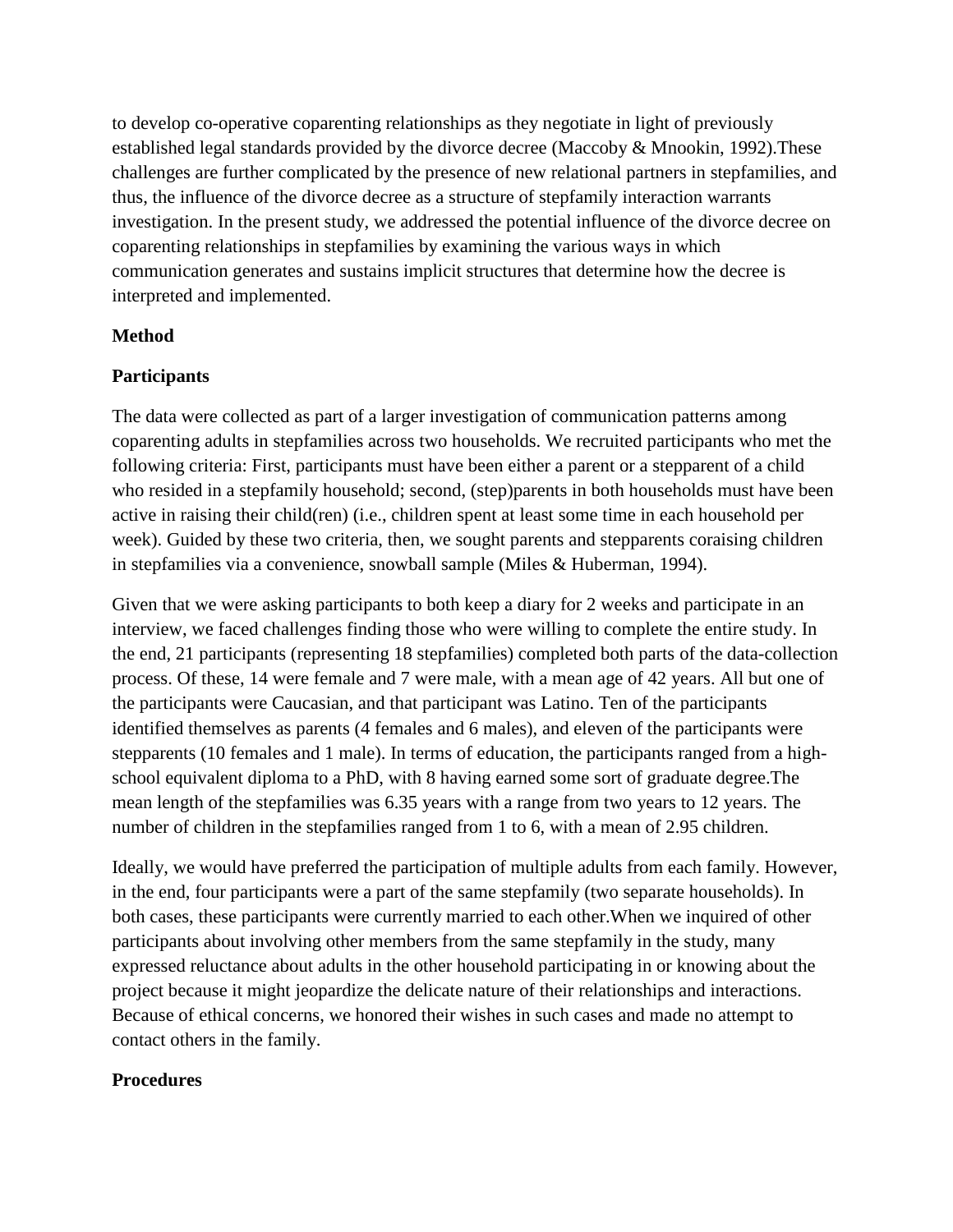We approached the current study from an interpretive paradigm, with the central goal of seeking understanding and intelligibility by focusing on similarities in meanings from the perspective of actors themselves (Baxter & Babbie, 2004; Creswell, 1998; Kvale, 1996; Lincoln & Guba, 1985), looking for what Bochner (1985) described as the 'informal logic of social life' (p. 44).

To meet this goal, we employed the Diary–Diary Interview method (Zimmerman & Weider, 1977, 1983), which consists of asking participants to keep an interaction diary for a specified period of time and then to participate in an interview that covered both the diary entries and additional questions researchers wish to explore. This method has been used successfully by family communication researchers seeking to track family members' interactions over a period of time (e.g., Leach & Braithwaite, 1996). Zimmerman and Weider (1977) argued that one goal of this method is to position research participants 'as both observer and informant' (p. 484), and that diaries 'approximate observation' in difficult-to-observe settings (such as stepfamilies) by providing 'annotated chronological records' (p. 116) of interactions. By using this method, we were able to collect data on participants' interactions through 2 weeks of diary entries and explore meanings they placed on their interactions with adults in the other household through the interviews. This study emphasizes the interview data, because it provided insight into the meanings of the individual interaction events.

We collected data in two phases. First, we asked participants to keep an interaction diary each time they interacted with the adults in the other household over a 2-week period. Because we were interested in both the ex-spouse or the parent–stepparent subsystems, we allowed participants to be either biological parents or stepparents. In each diary, participants reported about the interaction (who contacted whom, through what channel, the length, reason for interaction, and topic of interaction). For each interaction, they also reported their perceptions of conversational effectiveness, satisfaction, level of conflict, and overall feelings regarding the interaction (through semantic differential questions). The number of diary entries completed by each participant ranged from 1 to 23, with a mean of 6.91 entries over the 2-week period.

In the second phase of the Diary–Diary Interview method, we conducted semistructured, focused interviews (Spradley, 1979), allowing for the flexibility to probe for deeper understanding and to perception check as necessary (Kvale, 1996). Zimmerman and Weider (1977) noted that 'the diary interview converts the diary – a source of data in its own right – into a question gathering and, hence, data-generating device' (p. 489).We began our diary interviews by asking participants to expand upon the information in the interaction diary entries. Specifically, we asked them to reflect on whether the diary entries reflected typical patterns of interaction, and we asked questions that probed for more information than that provided in the diaries. Additionally, we asked participants about past conflicts, episodes that required planning (such as visitation and holidays), and other types of interactions that occurred with adults in the other household. As noted earlier, the data were collected as part of a larger investigation on communication and coparenting in stepfamilies, and thus, we had not singled out the divorce decree in our interview guide; rather, this structure emerged as a central topic in participants' discourse concerning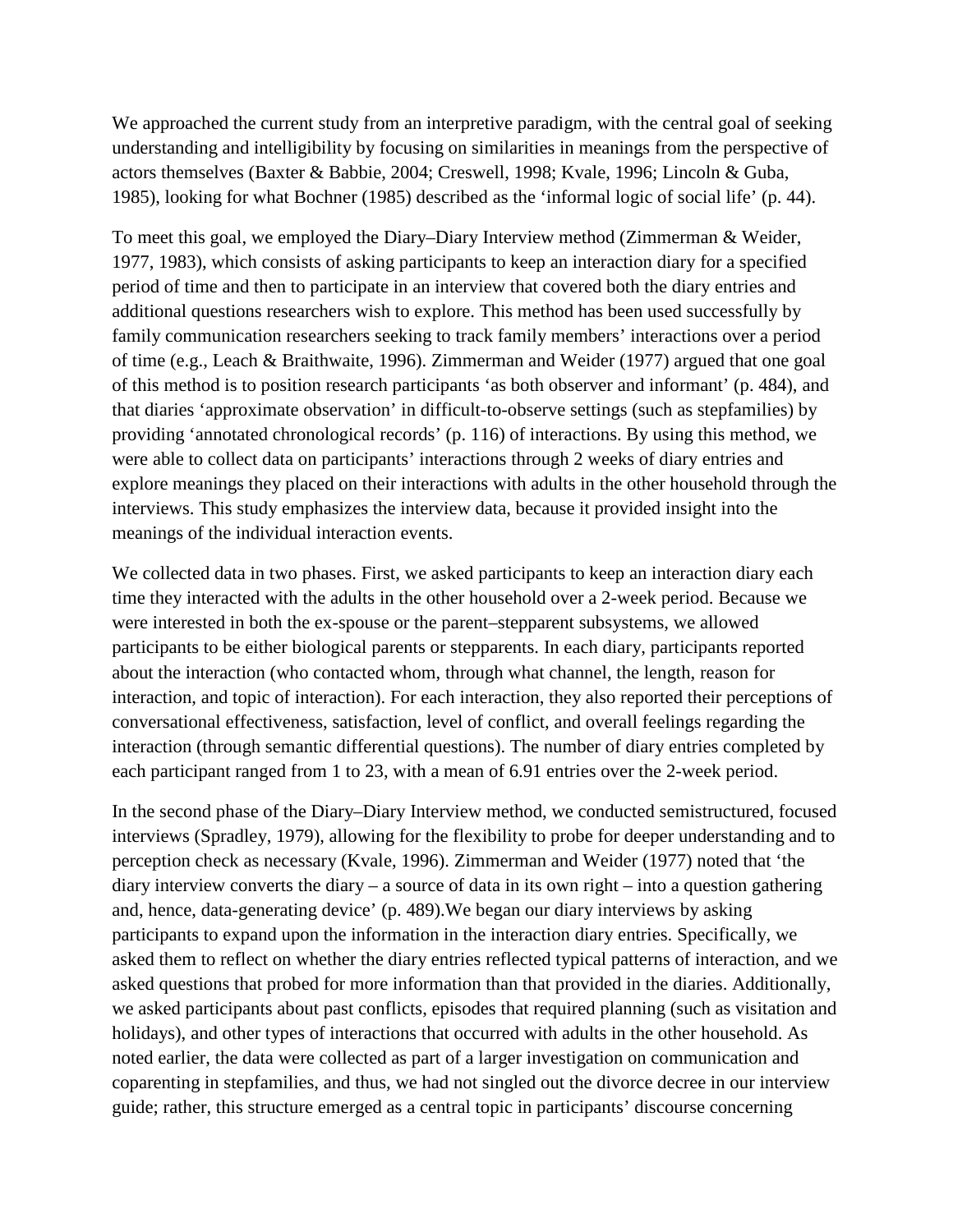coparenting and their stepfamily experiences. The interviews lasted 45 to 90 minutes each and yielded 391 pages of single-spaced interview transcripts for analysis, in addition to the diary entries.The fact that we did not *a priori* expect that the divorce decree would emerge as an important construct, and that we did not specifically ask about it, makes it even more noteworthy that it achieved such a central place in our findings.

### **Data analysis**

We approached data analysis with theoretical sensitivity, which Strauss and Corbin (1998) conceptualized as approaching data with an 'open mind' but not an 'empty head' (p. 47). In other words, we did not force the data into categories, but we were aware of the major concepts of structuration theory when analyzing these data. The data analysis process was completed in several steps. First, the researchers individually read through the transcripts holistically several times and met to discuss the identified themes. Second, the researchers read through the transcripts, specifically noting structures that emerged. Third, three of the researchers used the inductive process of analytic coding (Lindlof, 1995) to compare data for similarity and differences.When a given datum was perceived to be different from prior data, a new category was added, and the process was repeated until no new categories were required. The researchers then shared their categories and discussed similarities and differences among their derived categories, including exemplars of the different categories in their analysis. Next, one researcher took the analyses, found connections among them, and refined the categories and chose exemplars for the final research report. Finally, all five of the researchers analyzed these results critically to check the team's analysis and to confirm that the exemplars accurately represented the findings.

#### **Results**

Participants evidenced two structures of signification with respect to the divorce decree. Structures of signification, as Giddens (1984) conceives them, are interpretive schemes or 'recipes' that provide rules and resources for communicative action. The first signification structure was one in which the divorce decree was framed as a legal document.The second signification structure was one in which the divorce decree was viewed as a negotiating guide or backdrop for more informal coparental decision making. In turn, structures of legitimation and domination were interwoven with these two signification structures.

#### **The divorce decree as legal contract**

The signification structure of divorce decree as legal contract was predicated on the belief that coparenting actions were matters of law, dictating absolutely the rights and responsibilities of parenting, especially with respect to child access (e.g., custody and visitation rules) and financial issues related to the children (e.g., support payments, college savings funds). Sanctioning against violations was enacted by parental use of the court system as a primary resource. Illustrative of the legal-contract scheme is a statement from a stepmother, married to a father who does not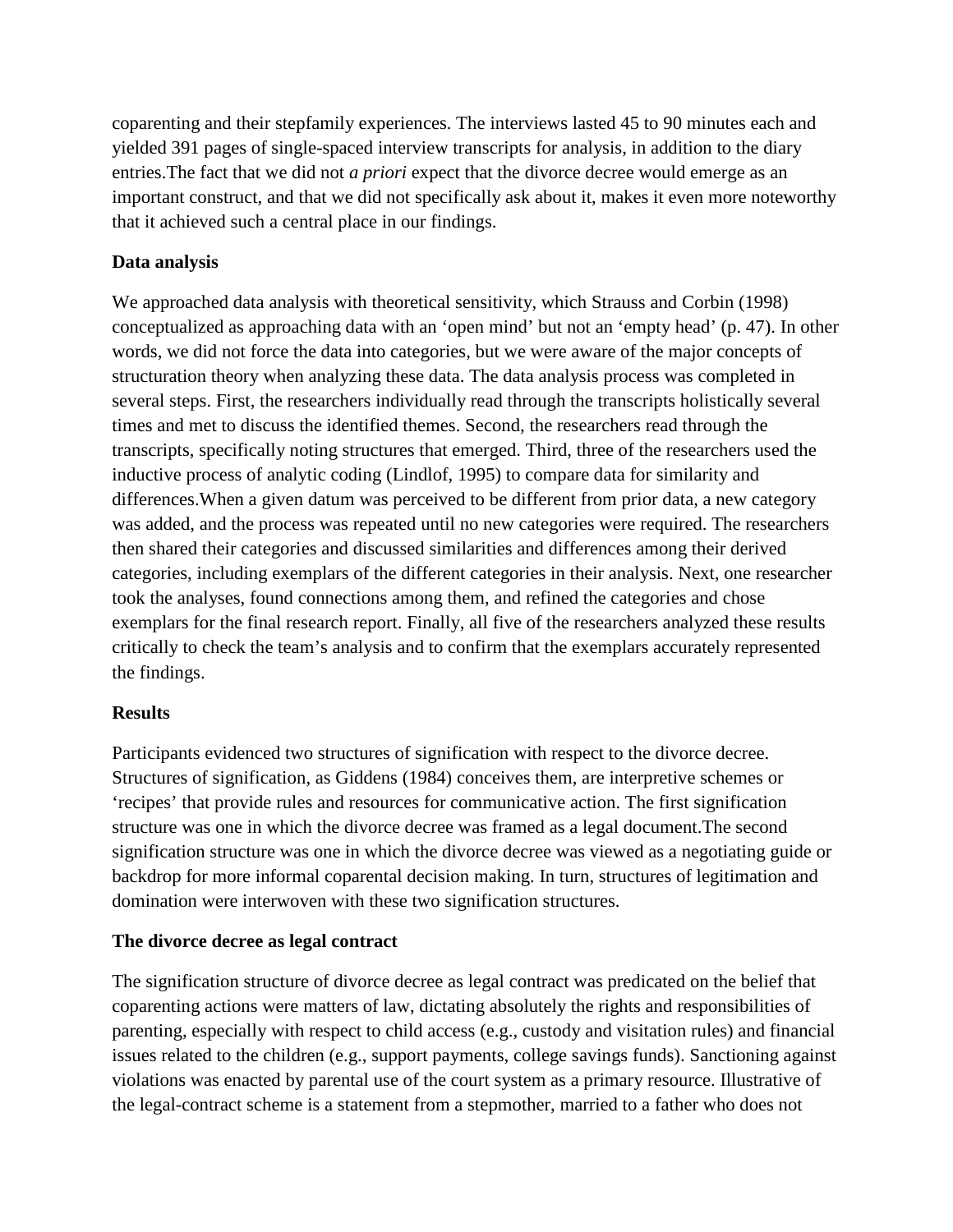have primary custody of the children from a former marriage. The stepmother indicated to the interviewer that the divorce decree 'loom[s] into our lives' (#21, 425):1

We pick them up from school 2 days a week, and they're with us until about 10 pm. But they spend every weeknight at their mother's house. And then we have them every other week-end . . . There's this sort of rigid pattern of child-sharing . . . She basically has the kids for the traditional holidays at the traditional times, and this is something my husband resents. Ya know, like Thanksgiving, she'll have the kids for dinner but we might see them in the morning or something. Christmas, she has the kids on Christmas Eve and Christmas morning, but they'll come to our house around 2 o'clock. So we tend to see them on all major holidays . . . but not at the times when family traditions are usually taking place. (#21, 164–167, 405–421)

In this excerpt, the stepmother is describing the access rules that determine when she and her husband have visitation rights. Apparently, her husband is not pleased with these rules of access, particularly surrounding holiday time, yet this pair feels legally constrained by them.

Financial support was the other primary domain in which the legal-contract structure was reported. One nonresidential father described, in part, how financial arrangements were determined by the legal contract of the divorce decree:

Well, it is explicit in the divorce decree. That has helped a lot. So, for example, she takes care of the health insurance because the kids get a tuition exchange, a tuition remission. I take a tax deduction for the kids as they come of age, and there is also an item agreement that we will split all unusual costs . . .We really haven't argued about that [financial matters] . . .The agreement itself is pretty explicit. (#9, 143–194)

In this excerpt, the children's father is sharing with the interviewer that there are explicit item agreements in the divorce decree that determine coparenting financial responsibilities. Unlike the stepmother quoted earlier, this parent felt positively about the explicitness of the divorce decree. These positive and negative reactions toward the divorce decree as a legal contract are important markers of Giddens's (1984) observation that structures function both as enablements and as constraints.

**The legal contract as enablement.** For some stepfamilies, the divorce decree as legal contract facilitated smooth functioning in the coparenting system of both biological/adoptive parents and their respective new partners. For these coparenting systems, the legal-contract structure provided a depersonalized and tightly regulated set of rules for parenting, thereby alleviating parental disagreements, disputes, and conflict. One stepmother, who lives in a household with a father and his son from a former marriage, shared with us her belief in the court system, the institutional mechanism by which the legal contract is determined, as a way to resolve ongoing conflicts about child support between her husband and his former spouse: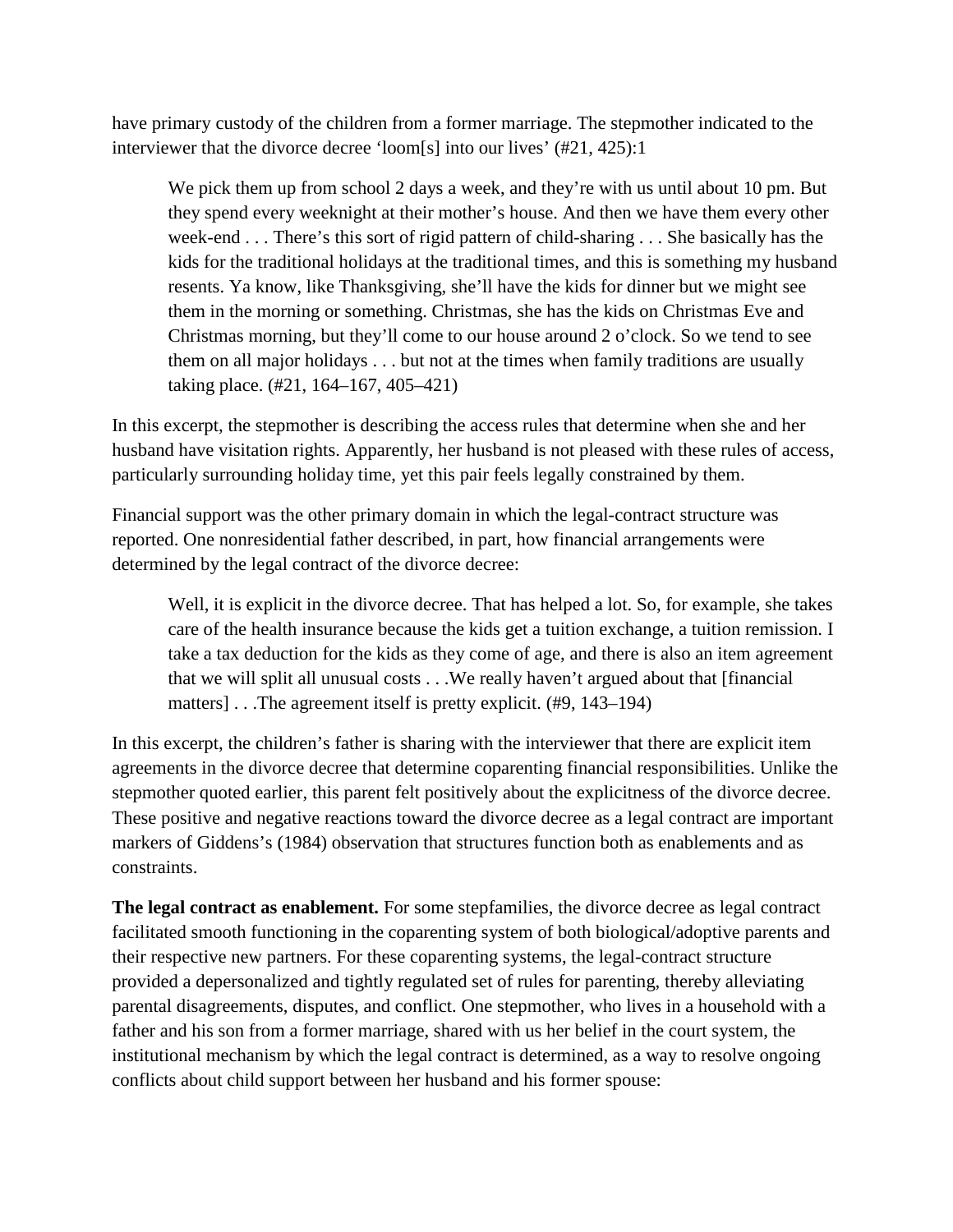The best way to go about it was to just go through the courts because that eliminates all these threats and all of that verbal stuff that goes on when there's a lot of anger and frustration. So he [her husband] just went to court, got a court order, then they went again to a court-ordered mediation. At the mediation, she agreed to sign a contract, which was a legal contract, and she just had to make her [payments]. (#4, 135–139)

In this same coparenting system, the stepmother and her husband strategically relied on e-mail rather than face-to-face exchanges with the former spouse: 'We choose to use e-mail because then we can get a point across and not have her hang up on us or anything, or get upset and swear at us . . . Plus then we have it in writing, and when we have to go to court, which we frequently do, then, it's all in writing. So, it's just a protection for us' (#4, 96–122). For this stepmother, the divorce decree as legal contract was viewed as a set of legally binding rules that limited ongoing conflict between parents. When parents were bound by the contract, they reasoned, it was not subject to dispute. Should one parent violate the contract, the court system functioned as the primary resource through which compliance was achieved.

Other members of stepfamilies shared the view that the legal-contract structure functioned positively in the coparenting system by limiting conflict. One nonresidential father summarized how the legal contract enabled functional communication between the two parenting households: 'I think that in many cases the rules are there so they work best when the individuals are not speaking. The rules become explicit and people can say, "Look, this is what it says and here is when I am going to come so get out of my life" (#9, 500–508).

The legal contract structure provided a resource to prevent, or resolve, conflicts between coparents. In turning to the language of the contract, a coparenting household could close down efforts by the other household to disagree with, or challenge, parental rights.

Within the signification structure of a legal contract, the divorce decree was perceived to have the advantage of clarity in articulating parental rights and responsibilities. However, such clarity and predetermination were a double edged sword.

**Legal contract as constraint.** Many coparents reported that the legal contract lacked flexibility for the needs of parents and children alike. When a coparent was perceived as unwilling to negotiate an exception in response to changing circumstances, the divorce decree was perceived as a resource of domination, used by him or her to control the other coparent's access to the child or the particulars of their financial support. One residential stepmother (*P*) of a teenaged stepson provided the following account (to an interviewer, *I*) of how the nonresidential mother was perceived to use the language of the decree as a structure of domination:

*P*: We were scheduled to go on vacation. And, the vacation fell over the week-end that John [the stepson] was to see his mother, and she had agreed to switch with us. We had given her time with John prior to our vacation. A snowstorm hit and we didn't go on vacation, 'cause we were driving. So we didn't go, and I said, 'Well then call your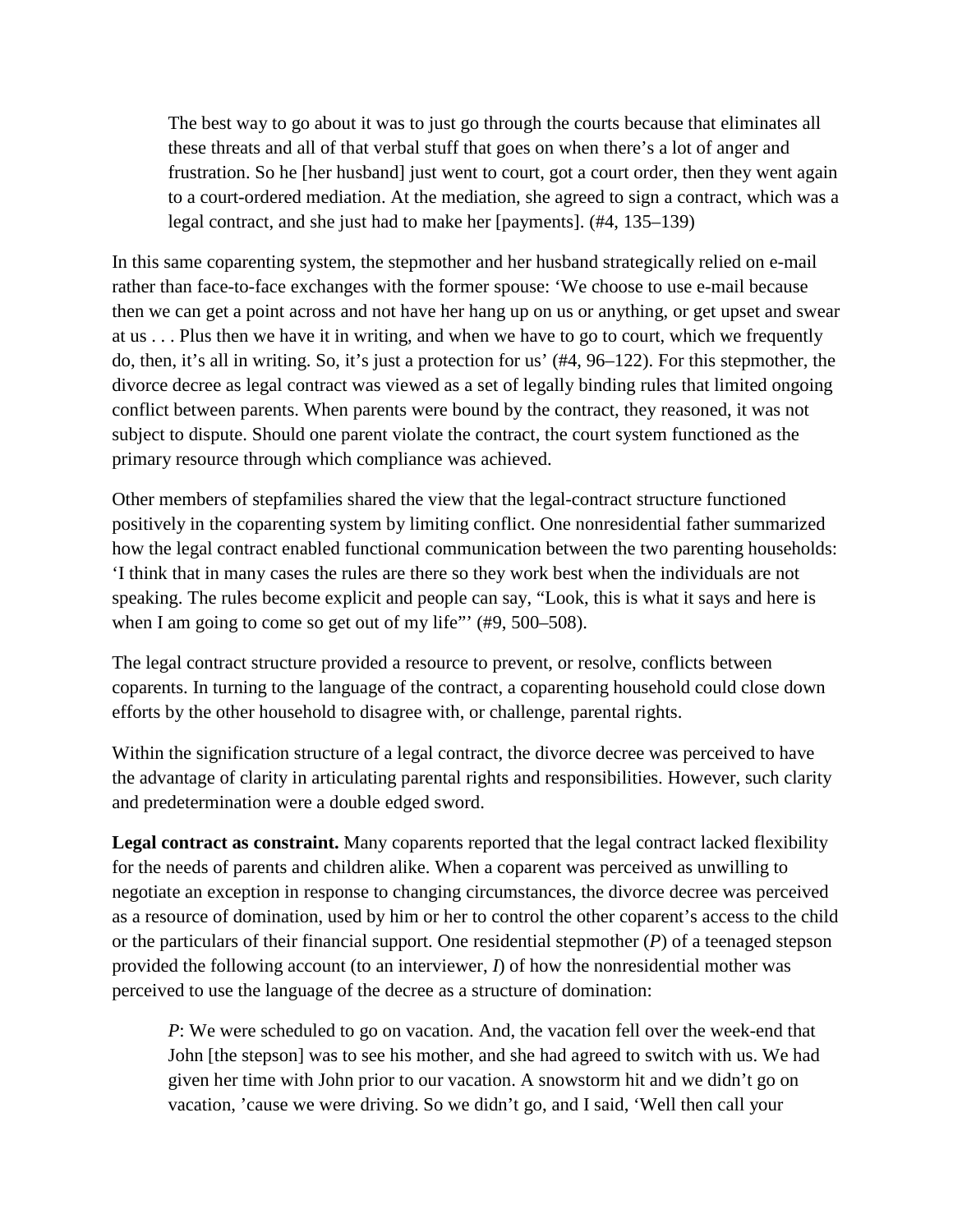mother and have her come up, and you need to go be with your mom,' and he refused because he didn't want to go see his mother. And I didn't probably insist that he go, I just thought 'OK, he doesn't want to, fine.' It wasn't any big thing . . . every time he goes from one place to another he's living two different ways and he just wanted to chill out for a week. He just wanted to be where he was, do what he wanted, and not have to conform to our ways or her ways. Anyways, she found out that we were chilling out rather than on vacation, and so, she took us to court, for contempt. Yeah, because of the fact that it was her week-end even though we had already given up our week-end at a previous time.

*I*: So, she had already had the substitute week-end, but since this was still supposed to be the official week-end . . .

*P*: Right, and it was a court order and there was no way that we could prove that she previously, even though the child and the father said that she had already had this weekend, the judge said, 'No, it isn't a matter of people getting to pick and choose. This is a court order, you obey it.' And then [the father] told [the mother], 'You really put me in a difficult position, and you're walking on real thin ice.' 'cause it really isn't contempt. I mean it's not like somebody was deliberately trying to break a court order. But, the law is the law. (#4, 498–527)

In this unexpected circumstance, the stepmother thought it was acceptable for her stepson to stay, especially given that she and her husband had been true to the spirit of the decree by trading week-ends. However, the mother was upset by the act of 'contempt' of the divorce decree, and she used the court system, and the clarity of the divorce decree contract, as a way to sanction her former husband. The boy's father thought the mother's behavior was clearly inappropriate, but 'the law' was not on his side. Interestingly, the stepmother and her husband were apparently not upset with the judge; rather, their anger was directed at the mother, who was perceived to have taken unfair advantage of the stipulations of the decree. Whether ill-intentioned or not, the mother's agency in suing her ex for contempt functioned as a structure of domination in controlling compliance with the court order.

Sometimes, the constraint was reciprocal, as each coparenting household used, or threatened to use, the legal contract of the divorce decree as a structure of domination against the other. Illustrative of such reciprocal attempts at control was this account provided by a residential father, divorced for 14 years. At the time this episode transpired, their son was living with his mother:

She [his ex-wife] mentioned that they were looking at moving to Kansas City. And I said that I was going to fight that and take it to court. And she'd have to take it to court to get him [their son] out of state anyway, so, um, I was going to fight for custody and try to get him back. And I ended up talking to [his ex-wife's current husband] in the process, and it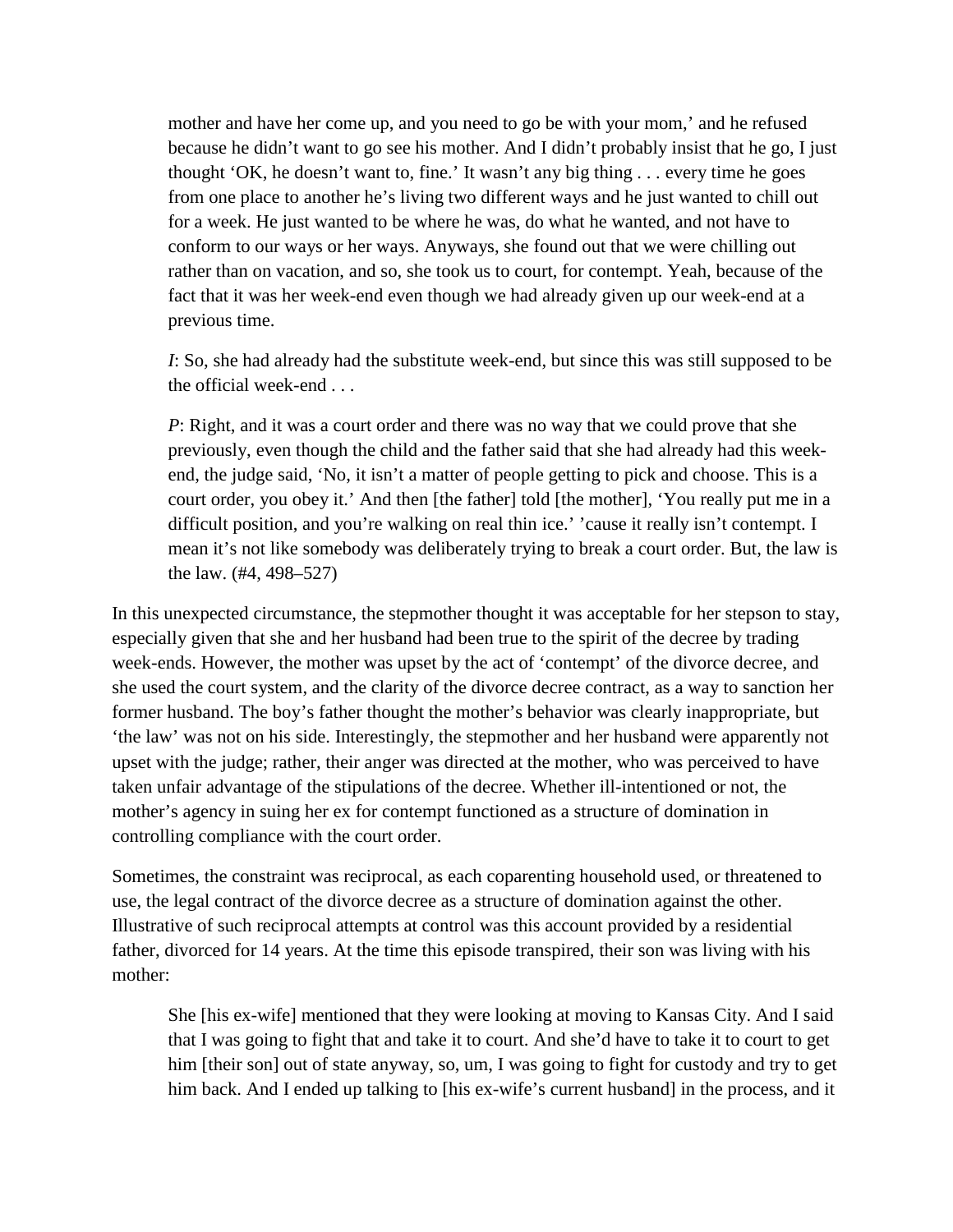just came down to a, 'Well, if I, if we want to do it, we'll end up doing it and you'll end up losing.' And, I didn't back off to where I said, 'Well, that's OK, you can have him.' I kept stating that I was going to fight it and push it, partly knowing that . . . just hoping that she would back off, I guess, 'cause I didn't know whether I had the financial resources to try to do that anyway, and I probably would end up losing him. (#6, 424– 433)

Although constraint often was experienced as a structure of domination situated in the efforts of the other coparent to use the divorce decree as a weapon, constraint was often attributed directly to the decree itself and the court system that legitimated it. For example, a nonresidential father described how he attempted to use the court system to control his ex-wife's abuse of the decree's stipulations, but the story takes an interesting turn, ending with the judge and the decree functioning as a structure of domination over both parents:

Maybe I should tell you about how I had to go to court. [My ex] sees Christmas as when her extended family celebrates it. They celebrate Christmas Eve, Christmas Day, and sometimes the day after. Our decree says that one year she has them for Christmas Day and one year I have them for Christmas Day. This is my year to have them for Christmas Day, and I said, 'Let's figure out a time.' It would be 8 or 9 in the morning to 8 or 9 at night. Well, she e-mailed me and said Christmas is when her family celebrates Christmas so you will get them the 27th. So I went to court to get them on Christmas Day. What was even sillier was the judge's decision. He agreed that I should have them on Christmas Day – midnight until midnight – and next year with midnight to midnight, I said [to the ex], 'You know, this is stupid. Let's just do 8 o'clock to 9. They are just going to be sleeping [at midnight]' . . . so we finally agreed to that. (#8, 798–846)

This father initially used the legal-contract structure as a resource to change his access to the children at Christmas time, but the language of the judge's ruling (midnight to midnight) was overly rigid and proved to be an unreasonable constraint on parents and children alike. So the parents were able to construct an alternative structure that worked better for them. They used the legal contract as a guideline against which they negotiated an alternative access rule, abandoning the literal language and mandate of the legal document.

This father's story is a typical one in our interviews. When the domination structure was the divorce decree itself, rather than the other coparent's use of that decree, coparents were motivated to transform the meaning of the divorce decree from a legal contract to a different signification structure – one we label a guide. In this alternative signification structure, coparents did not use the decree as a legally binding contract. Instead, it was a backdrop or framework for negotiation in which partners were free to alter the stipulations of the decree if they could informally agree on an acceptable course of action.

#### **The divorce decree as a guide**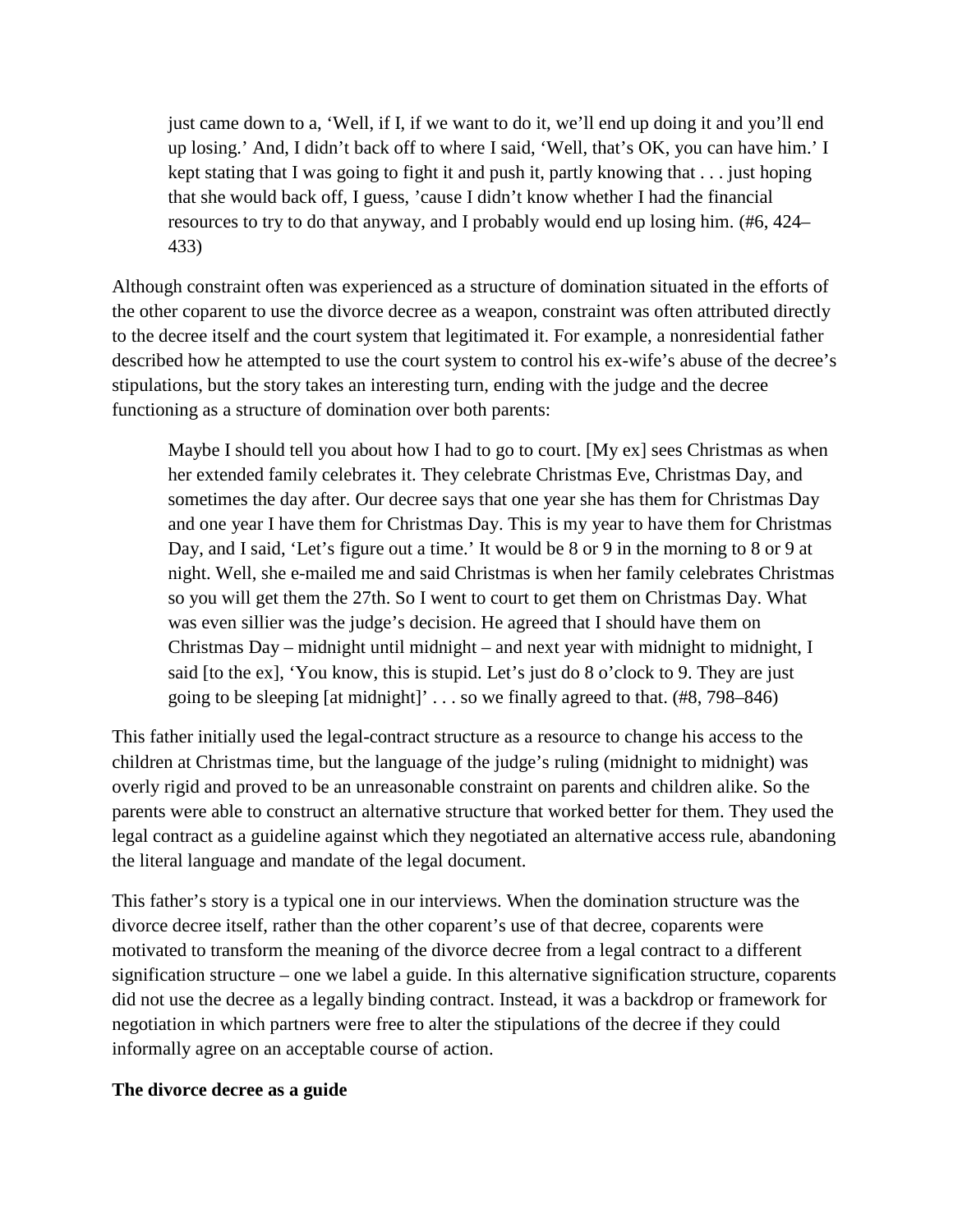In the guide structure, legitimation hinged not on following the letter of the divorce decree but on good faith efforts to maintain the principle of fairness with the interests of the children first and foremost. A stepmother discussed these principles as a legitimation structure for the guide scheme, and why she and her fellow coparents preferred it over the legal contract mentality:

We need to work it out, because otherwise there will be a lot of hostility, there will be a lot of anger, and if we work things out as we go, things down the road are gonna be easier. If we don't work things out, the more stuff that we say, 'nope, we can't reach a compromise, just go by the decree,' the more things down the road are going to get more and more like that and it's just gonna be this snowball effect that is just gonna make things worse and worse as we go along. So, we all kinda have the same opinion that if we try to work things through the best we can, and try to be civil, then everybody benefits. The children benefit the most, and the adults benefit too, because then they're not, ya know, feeling like they're not getting their way, or they're being discriminated against or whatever . . . it just benefits everybody involved. (#3, 534–552)

These coparents appeared to endorse the spirit of co-operation directed at the children's interests, viewing the legal contract structure as adversarial, and thus ultimately counterproductive.

Another parent, a nonresidential father, described the fairness principle of the guide structure in terms of how their daughter was to divide time between households for the holidays. Plans were unsettled because of travel on the part of both parents:

What I think is going to happen is I am going to talk to [my ex-wife] and tell her the situation, check with her to see if or when she is going to Philadelphia and then try out the possibility that we could have her for Thanksgiving this year. See if there is something in return we could give her for that . . .You sort of bargain, but bargain makes it sound too formal. I am asking for something, so I am willing to give something up to what works for her as well. (#15, 515–529)

This father talked about bargaining, not in a formalized, legally bound way, but in the spirit of good faith.

**The guide as enablement.** Coparents often exercised agency to suspend the legally binding constraint of the divorce decree when they found the language of the decree too rigid and inflexible in response to their needs. When coparents were able to liberate themselves from the contract, their coparenting system was often functional, enabling responsiveness to everyone's needs. A residential mother reported that she and her ex suspended the legally determined access rule, because it often did not work for the father's schedule:

We are supposed to rotate holidays and stuff like that, but it doesn't always work for him. If it is my holiday and he wants them, what I generally do is, I visit with the kids to see if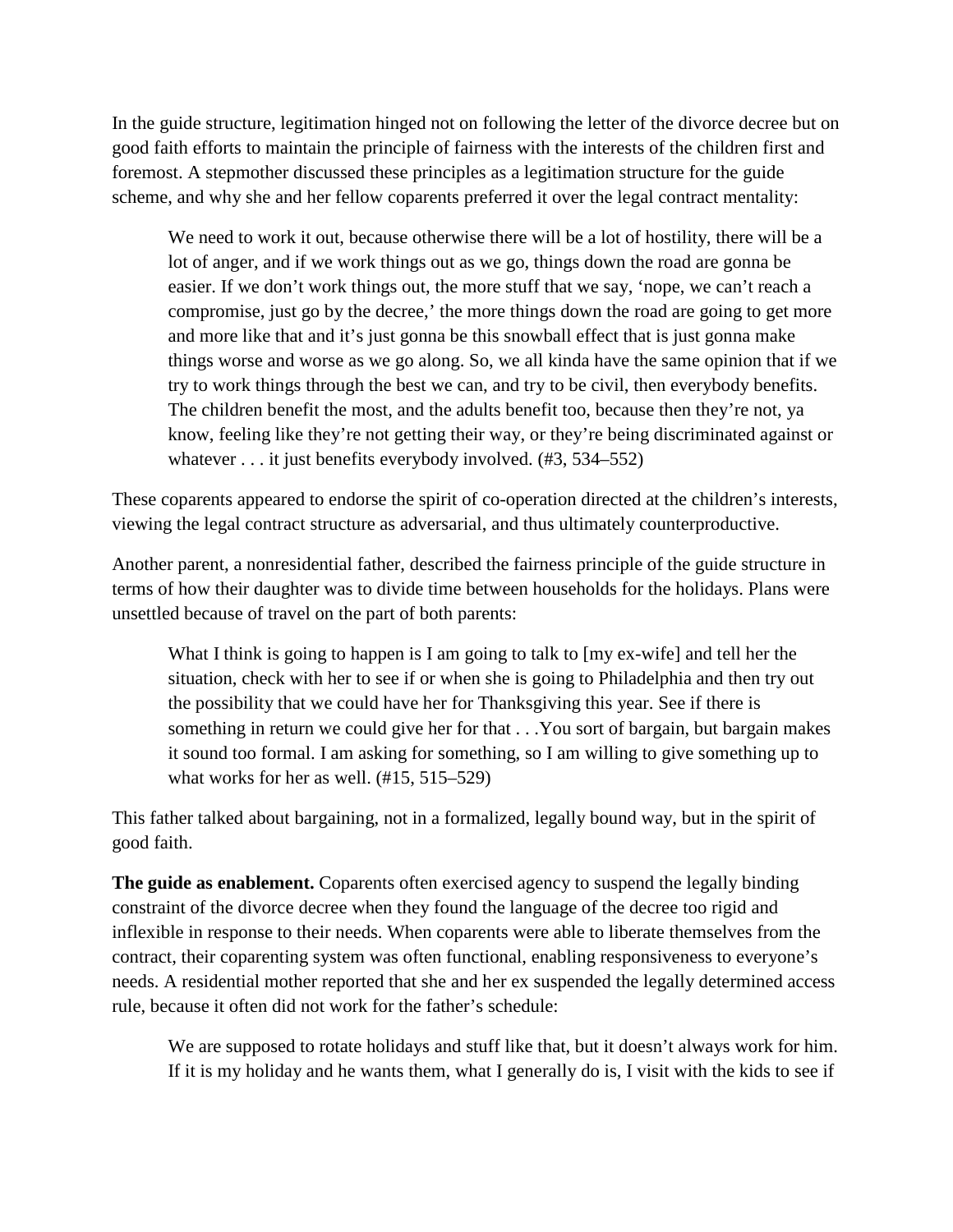it is OK with them and say I know it is mine, but he wants you. Do you care if you go? That is how we generally work it out, through the kids. (#2, 185–188)

When it came to financial arrangements, however, the legal-contract structure still prevailed:

We had to go back to court 'cause he [her ex] was trying to modify the support. That is pretty touchy. You know, he doesn't see them on a regular basis, he doesn't go out of his way to buy them things or call them on their birthdays or anything. In my eyes, if he could walk away from paying support he would. This is just how selfish he is. (#2, 332– 338)

This mother and father suspended the legal-contract structure in favor of a guide structure, but only on a situation-by-situation basis. Thus, the signification structure of this family, like others in our sample, was a mixture of both legal contract and guide, depending on the issue at hand.

This mixture of both legal contract and guide is illustrated by the following excerpt from a stepmother whose household has custody of the children 40% of the time. When asked how she went about trying to balance competing household needs or wants for child access, she said:

Well, by being sensitive to the fact that [my husband] would have liked [his sons] to stay and also being aware that [the mother] wants them over there. Just trying to be aware of what the legal arrangements are, but then also what is the right thing to do. And trying to initiate what is right without having a fight . . . Once I realized that we [herself and the mother] were going to be cordial with each other, things just got more relaxed . . . Except for all the custody arrangements, but that is *their* divorce and that is *their* deal. The kids are all *ours*, *all of our* responsibility. (#10, 255–262, 454–457, emphasis added)

This stepmother indicated that the 60–40 custody split was honored to the letter of the law, but within that parameter, the coparenting system consisting of the biological parents and the stepparents tried to function informally by responding to what the children needed. Her reference to 'their' versus 'our' marked the clear demarcation between the contract and guide significations. Thus, on such matters as homework, curfew enforcement, and household chores, the four parents worked as a single, co-ordinated team on behalf of the children's best interests. The issue of custody was bracketed out of the domain of the contract signification.

Children functioned with increasing agency in reaction to the legal-contract structure, especially when they reached adolescence. Further, many parents were willing to shift to a guide structure in response to the expressed wishes of their children, especially when children reached adolescence. Illustrative of this shift is this account provided by a nonresidential father of a teenager:

[The daughter] lived half time in each household for a number of years: 6. As she got older she increasingly wanted to live in one household and just visit the other one. So she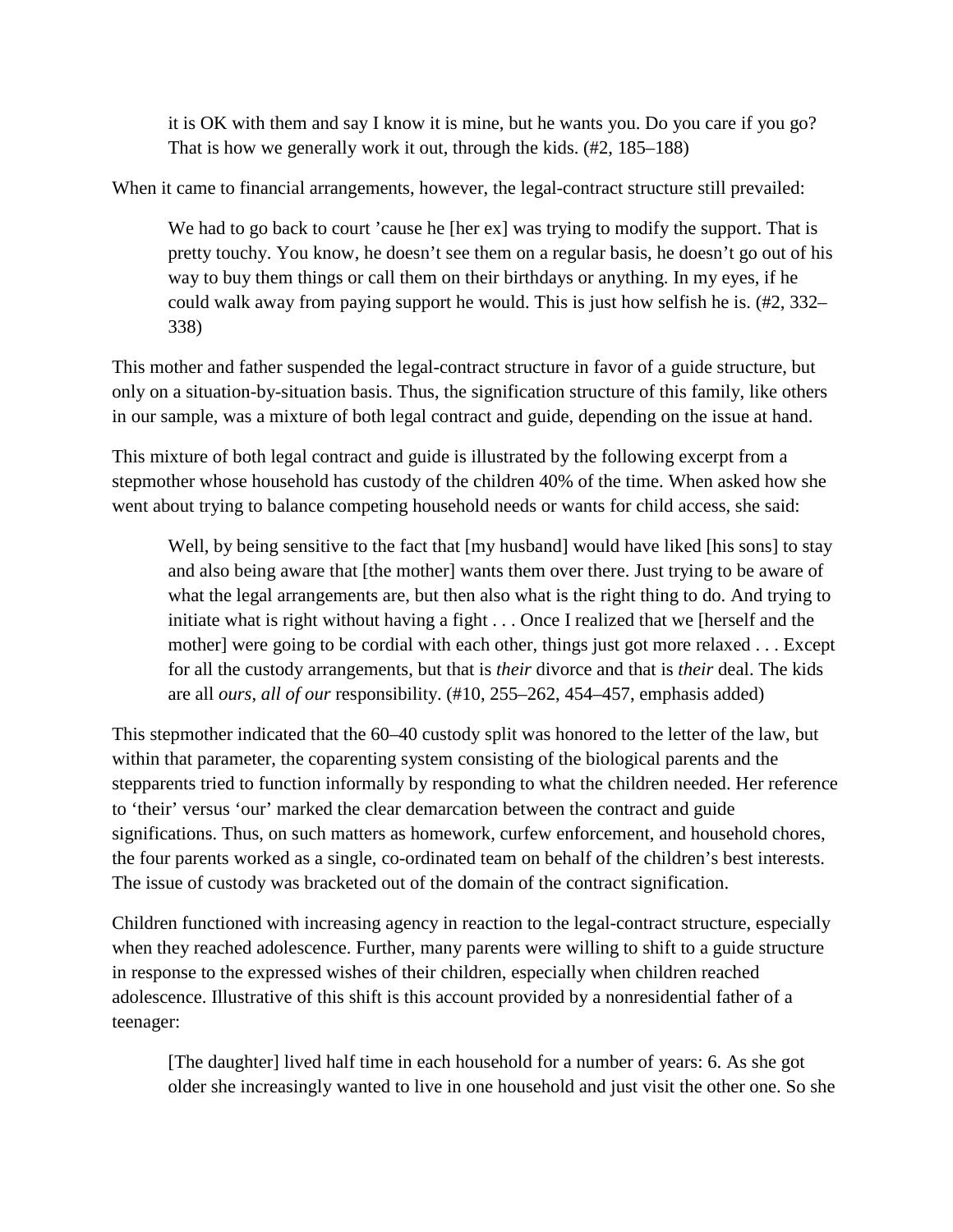decided to live at her mom's household and we were trying to come up with some way to do this that would be OK with [the daughter] and OK with me. It would keep me active in parenting her. Part of that arrangement was that [the mother] and I would have monthly meetings face to face so we could talk about issues that came up and plans and strategies and so forth. (#15, 108–114)

Although the father preferred the half-time access he was granted by the divorce decree, he and his ex-wife negotiated a new way to sustain his parenting role, involving less time with the daughter and more time in discussion and decision making with the mother. This change was motivated by a mutual desire to be responsive to their child's wishes to suspend the stipulations of the divorce decree.

A minority of coparenting systems had relied solely on the divorce decree as a guide. Coparents reported that relations were co-operative and good faith had always prevailed in co-ordinating parenting issues. One nonresidential father, divorced for 5 years, invoked the metaphor of how a business is run to describe the coparenting system:

It feels kind of like a business . . . The children are kind of our business together and I can respect that [other] person . . . Anybody can always pick up the phone and communicate about the girls and what's happening. Our daughters come and go as they please. They are welcome to stay any week-end anywhere or during the week. They get to make those choices. (#14, 614–617)

In the coparenting 'business,' the coparents are not friends but business partners. As such, they form a business-like team whose purpose is to raise the children. The teenagers have an active voice in determining parental access.

Many adults in coparenting systems realized that the informality of the guide structure could function to constrain or limit positive coparent relations. Thus the guide structure, like the legal contract, functioned as both enablement and constraint.

**The guide as constraint.** One disadvantage of the guide structure was that it created the opportunity for coparents to abuse good-faith principles. Such violations functioned as structures of domination, as one coparent was perceived to control the situation in favor of his or her own individual interests. One important way bad faith could be displayed was in attempts to manipulate or use the child. One mother discussed with the interviewer her former husband's pattern of attempting to lengthen his time with their children:

Like they would stay one day longer and he would call and say, 'I talked to the kids and they want to stay two days longer. So we're going to stay two days longer.' And what I knew that he did was to the kids he would say, 'Oh, I miss you so much please stay a day longer' and they would feel bad for him and they would say, 'Yes' and not honor their true feelings. So, I had to be strong. And actually [the daughter] has told me many times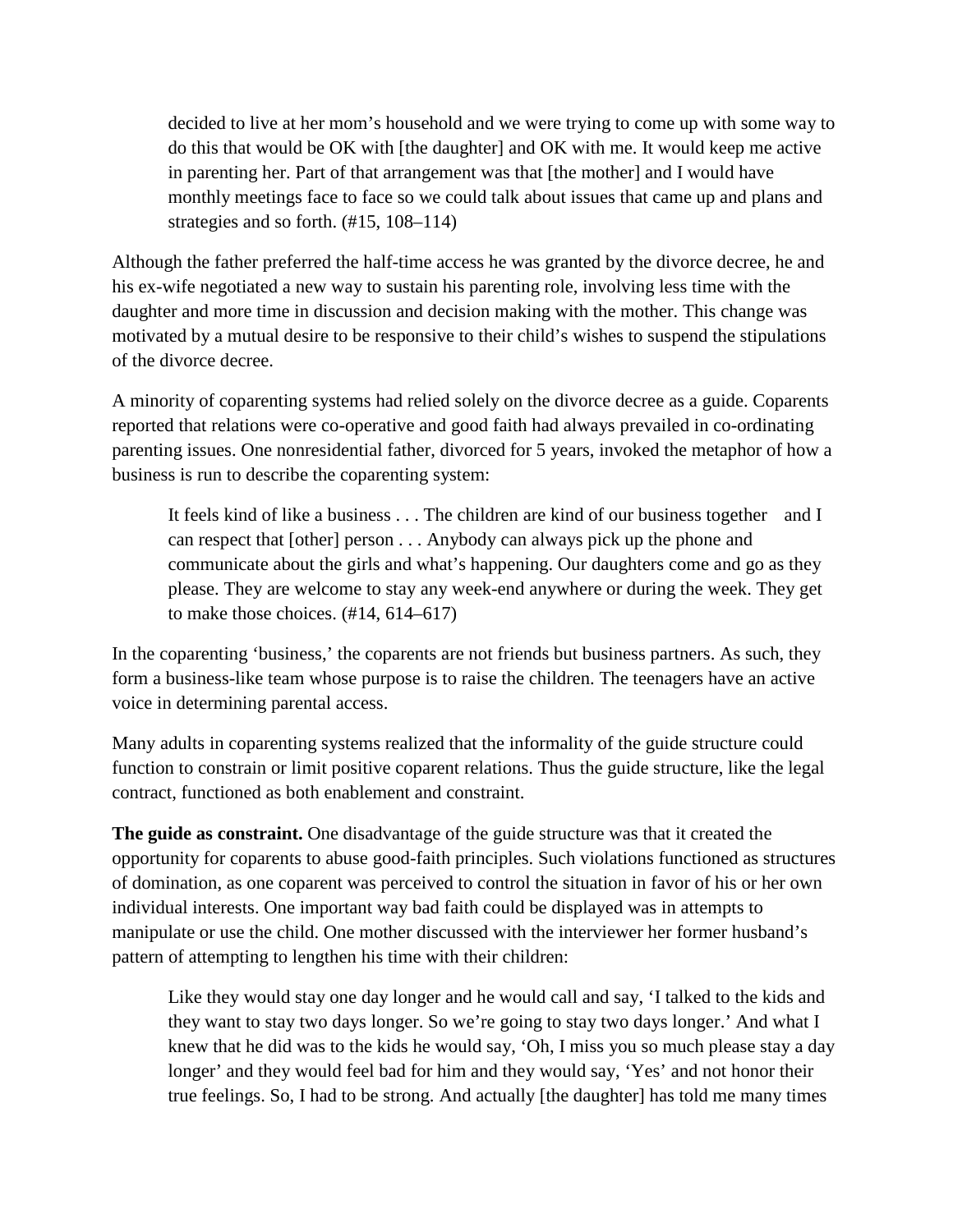that she never wants the parenting schedule to change. Like we would go to my son's concerts at school and he would, the kids would be with me, and he would say to [my daughter], 'I miss you so much. Why don't you just come home with me and I'll take you to school tomorrow?' And that would put so much pressure on her. She would actually get sick and say to me, 'Mom, I'm going to throw up or something.' (#23, 225–288)

Once the mother perceived that her ex was manipulating the children in order to gain more access to them, she refused to negotiate flexibility in the decreed access rule. In short, she perceived a violation of the good-faith spirit of the guide structure, and resorted back to a legalcontract structure as a resource to protect her children.

When the good faith negotiations of the guide structure malfunctioned, for whatever reason, coparenting systems often moved back to the legal contract structure. A stepmother spoke of how the coparenting system worked when they were unable to reach agreement about how to handle the holidays:

At that point, it's basically up to whatever the decree says. We usually try to accommodate what the people want for holidays, ya know, 'cause when you've got other family members to get together with the children and stuff you really try to make it work. And there have been times in the past where my husband hasn't wanted to give them up on Christmas Eve to accommodate her schedule because then we're not able to take them to Christmas Eve service at our church with us . . . so he will just flat out say, 'We can't reach an agreement. I want them on my day, and we can't come up with a compromise so we're just gonna have to go with what the decree says.' But, ya know, that's very, very rare . . . (#3, 69–89)

Sometimes, the guide structure was perceived to work because there was conscious awareness of the option to resort to the legal-contract structure should informal negotiations fail. A residential stepfather provided this account of why he thought the nonresidential father was so co-operative in their informal guide with respect to financial support:

He pays his child support and I think the reason he does that, between you and me and the gatepost, is he don't [sic] want her going back to court to get more . . . If the doctor bills get a little high or something, he'll chip in extra. Or like the girls now are playing instruments, and they are not cheap. He will kick in a little bit on those and we get along fine. We have no problems. (#11, 70–75)

To this stepfather, the nonresidential father provided extra, voluntary financial support in a fair manner. However, he attributed such generosity not to the father's sense of what was fair but to the possibility that he would be taken back to court. The legal-contract structure thus functioned as a latent threat to enable informal co-operation between coparents.

#### **Discussion**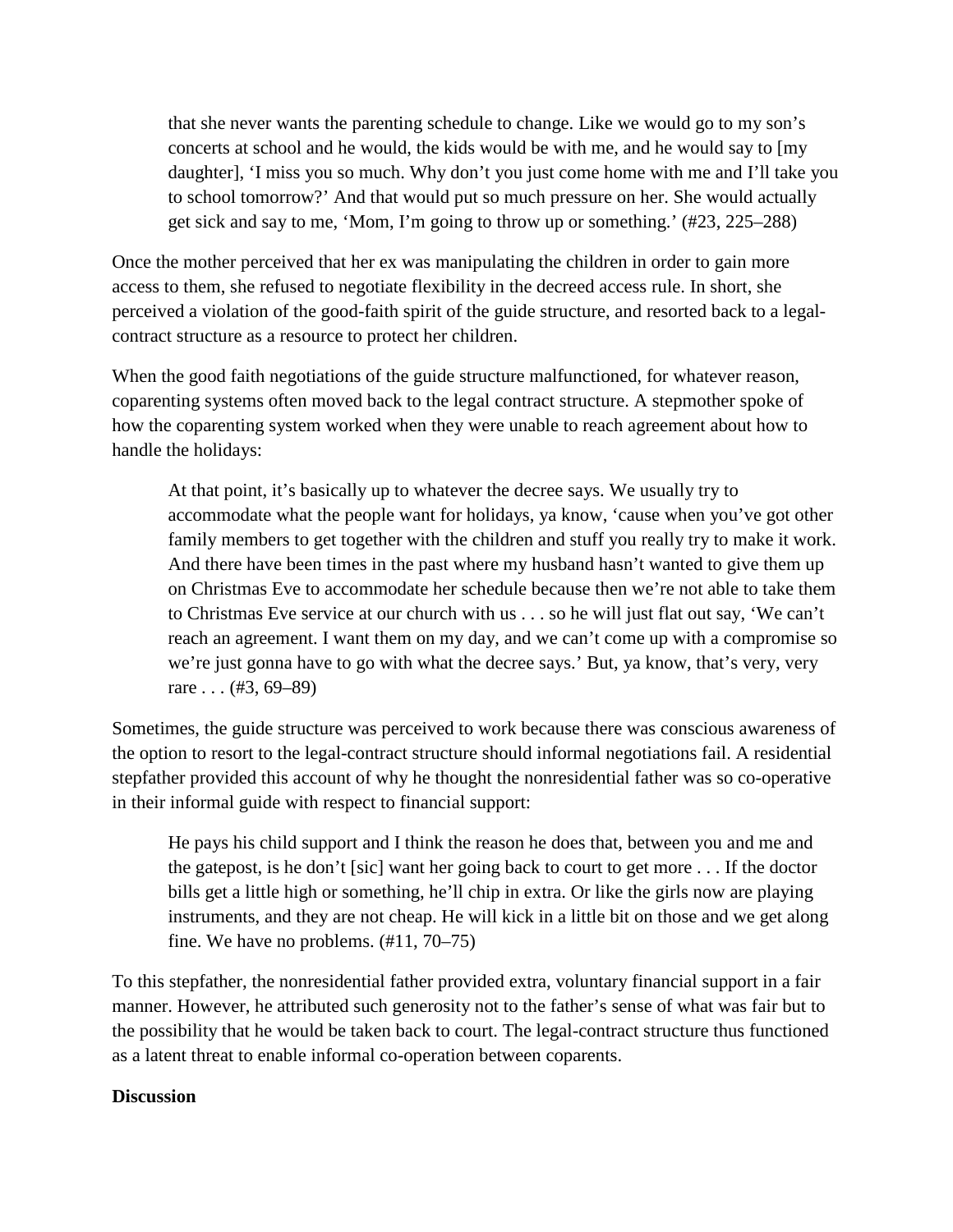In this study, we used a multifaceted methodological approach, the Diary–Diary Interview method, framed within Giddens's (1984) structuration theory to further our understanding of communication processes among coparents in stepfamilies. When we interviewed participants regarding their diary records of coparenting interactions across households, we were struck by how salient the divorce decree was as a structure that guided these interactions. Although legal scholars have written about the legal aspects related to the divorce decree, we know of no studies that have examined how this document structures communication among coparents in stepfamilies, both in terms of facilitating it and hindering it, and in turn, how communication produces and reproduces the meaning of the divorce decree. An additional contribution of our study is that we examined communicative processes and structures *across* the households represented, not just within the confines of a single home.

In general, we found two primary ways that the divorce decree structured, and was structured by, coparenting interactions. First, the divorce decree was considered by some of our participants to be a legal document that dictated each parent's rights and responsibilities with respect to the children. As a legally binding document, this structure served as an absolute mandate regarding appropriate and inappropriate parenting behavior. Among the participants in our sample, the divorce decree either facilitated coparental communication because it provided an objective standard for parental behavior, or it hindered coparental co-operation because it was used inflexibly and rigidly by one parent to exert control over the other.

The second way that the divorce decree functioned as a structure for these families was as a guide. In such instances, the divorce decree served as a structure that provided some guidance, but was not rigidly adhered to in every detail. Typically, the divorce-decree-as-guide structure worked effectively to foster co-operation among coparents, but, at times, one coparent was perceived as taking advantage of the other's good-faith efforts. Deviating from the tenets of the divorce decree requires considerable mutual trust, because there is no institutional enforcement mechanism when coparents choose to find their own solutions to childrearing issues. When one parent perceived that this trust was violated, there was often a return to the structure of the divorce decree as a legal document to resolve disputes. Thus, even when the divorce decree was used as a guide, the parents' realization that the legal structure of the divorce decree was available either helped them to negotiate flexibly in good faith or it provided a legal resolution to parenting disputes if one parent perceived that the other was taking advantage of the other's good will. Our results support Maccoby and Mnookin's (1992) observation that the law is too 'crude' to govern daily human interaction, and therefore cannot replace the human tendency to work out problems in mutually acceptable ways, even if these deviate from the divorce decree.

Our results are suggestive of three possible types of coparenting teams in these data, categorized according to how the divorce decree was structured: (a) *Guide-emphasis* coparenting teams, the least common in our sample, were able to function positively and collaboratively, and thus, used the divorce decree as a guide, not as a legally binding legal contract; (b) *legal contract-emphasis*  coparenting teams attempted to remain true to the legal stipulations embedded in the divorce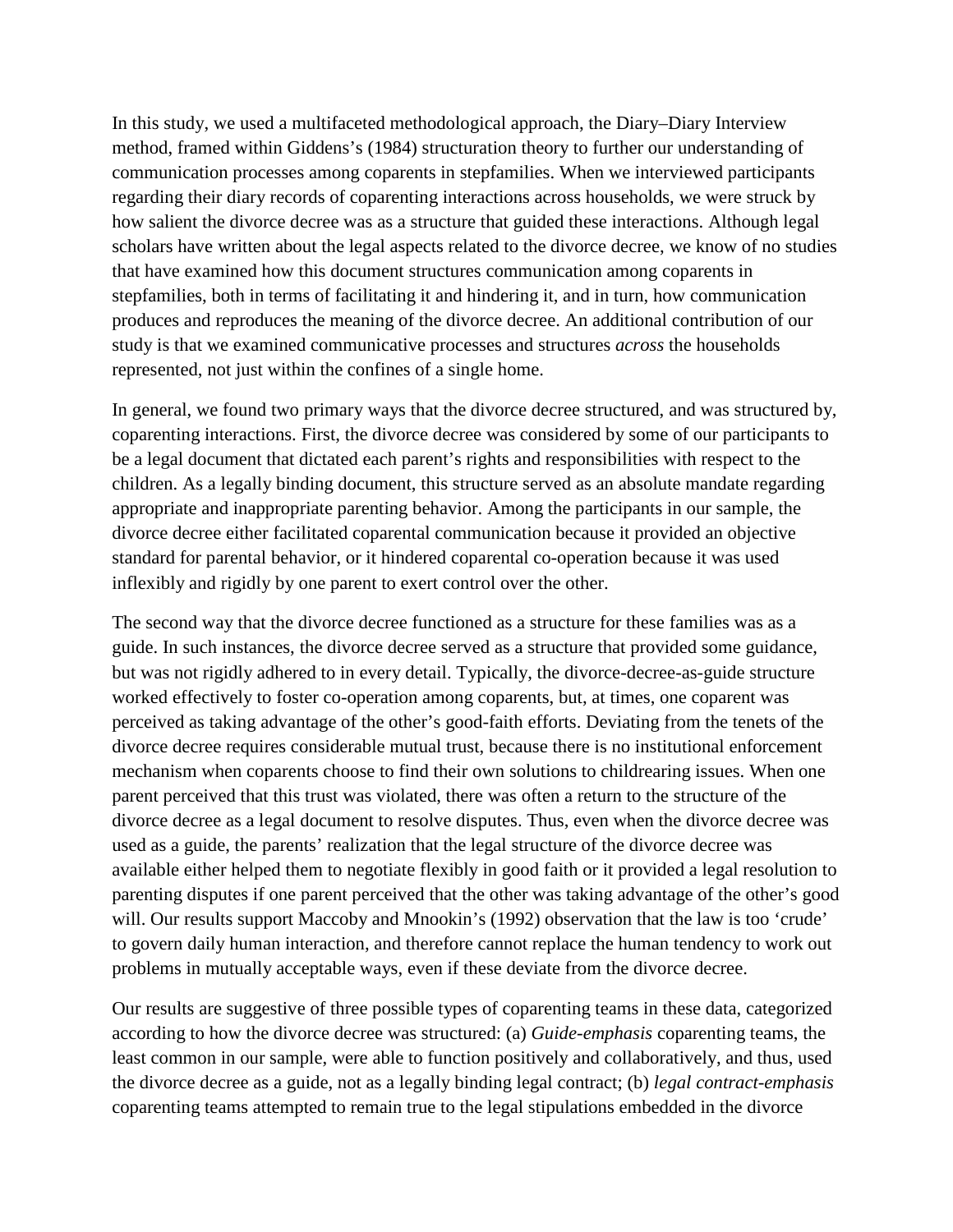decree, either finding some comfort in the structure provided by the decree and/or feeling the need to follow the decree rigidly even though it constrained positive coparental interactions; and (c) *mixed* coparenting teams, the most common category in our sample, who used the decree as both contract and guide, depending on their perceptions of whether the other party was coparenting fairly and flexibly. When both parents perceived that the other was functioning in good faith, they were able to use the decree as a guide only, but, when the parties were perceived as being unfair or rigid, at least one party felt the need to resort to using the decree as a contract.

These tentatively identified coparenting types bear some similarity to the typology derived by Maccoby and Mnookin (1992). Our *guide-emphasis* coparents resemble Maccoby and Mnookin's co-operative coparents, who are able to transcend their conflicts to work collaboratively to raise their children. Our *legal contract-emphasis* coparents appear similar to Maccoby and Mnookin's disengaged coparents, who function in parallel, avoid each other, and perhaps rely on the divorce decree as a contractual structure to guide their interactions. Finally, our *mixed* coparents have some commonalities with Maccoby and Mnookin's conflicted coparents, who are actively engaged with each other, but who have periodic conflicts that affect their parenting. We speculate that such parents may feel the need to resort to the divorce decree as a legal structure during these conflictual episodes. Because these two classification schemes have the potential to enrich each other, we hope that future research will explore the correspondence between them.

Our results provide support for the utility of applying Giddens's (1984) structuration theory to the stepfamily context (Krone, Schrodt, & Kirby, 2006). In fact, using structuration theory as a conceptual framework helped us identify salient aspects of how the divorce decree is used in stepfamilies, such as directing us to explore how the divorce decree as a structure both facilitates and hinders communication between coparents. Because the divorce decree is developed in conjunction with the judicial system, structuration theory's emphasis on how people appropriate structures from social institutions was particularly helpful. In addition, our findings exemplify several features of structuration theory.

First, as Giddens (1984) argued, structures of signification, domination, and legitimation are interwoven in complex ways in stepfamilies, such that at different times, and perhaps even at the same time, the divorce decree serves as a societal symbol of the divorce settlement, a means of exerting power over another member of the coparenting system, and a set of socially (and legally) sanctioned norms to guide coparenting behaviors in stepfamilies. Our data clearly revealed that the divorce decree serves each of these purposes in sometimes separate and sometimes integrated ways. Second, Giddens suggested that there is a recursive relationship between human interaction and structures, such that the interactions among individuals affect the development of a signification structure, and, in turn, the signification structure influences interactions. Our results illustrated that the coparents, as well as the larger social institutions involved in the divorce process, determined the nature of the divorce decree. In turn, the divorce decree then influenced, as either a guide, a legal contract, or both, the coparenting interactions in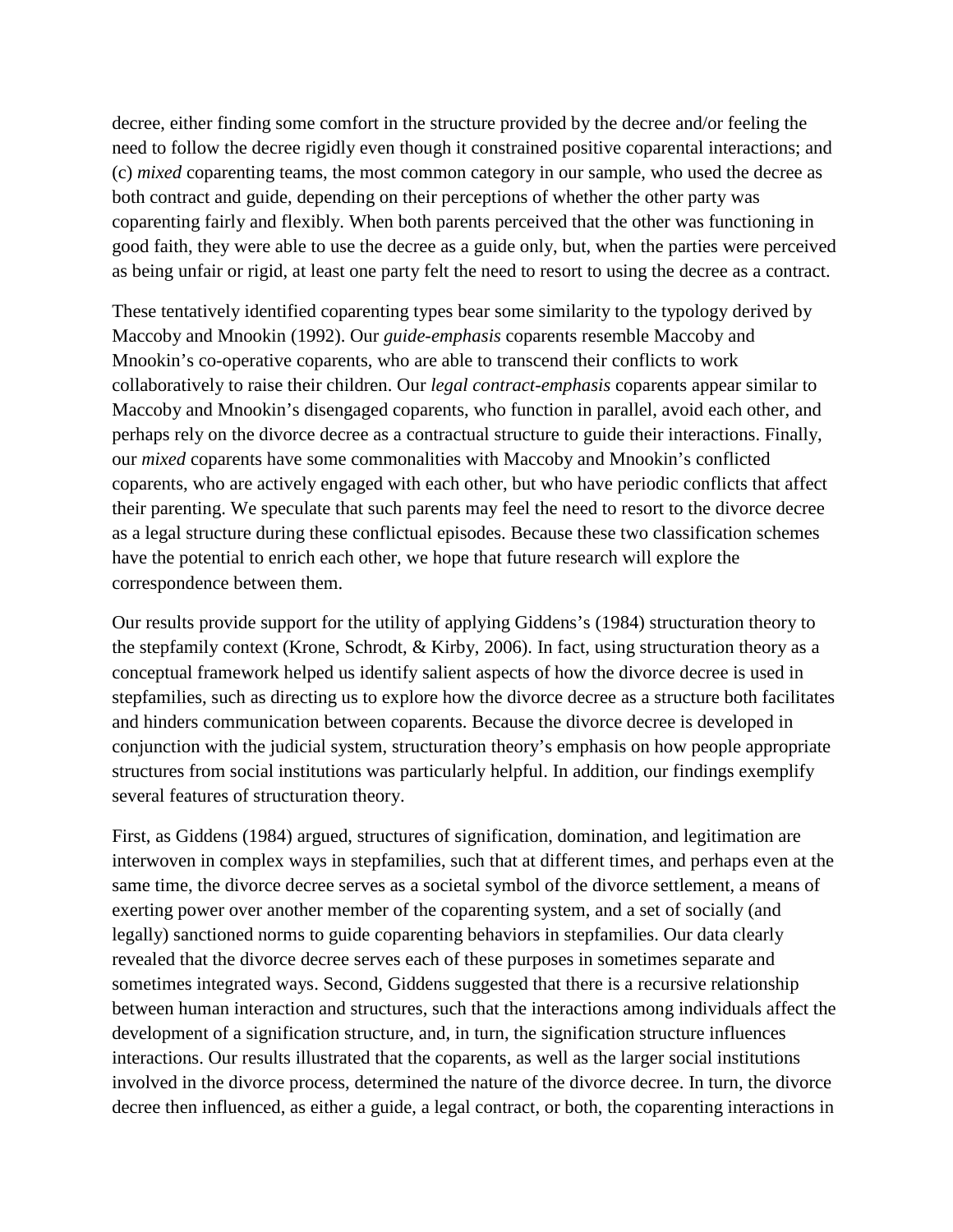the stepfamily system. In addition, given that the divorce decree can and often is modified by court order (through motions to modify the decree), the reciprocal nature of the interaction– structure relationship becomes even more salient when the decree is legally modified over time.

Finally, structuration theory emphasizes the importance of both human agency and structure, indicating that the course of human interaction is determined by a complex interplay between individuals who are proactively creating and using structures to guide their behavior and the developed structures, in turn, influencing individuals' behavior. In the present study, we found numerous examples of how these coparents found creative (and agentic) ways to co-operatively coparent their children, sometimes bending or even deliberately violating the tenets of the divorce decree because they did not need to follow it. In turn, the structure of the divorce decree provided a foundation that either guided or dictated coparents' childrearing behavior. Coparents in this study were by no means passive recipients or followers of the dictates of the divorce decree; they actively created and recreated (and even changed through the motion to modify process) the divorce decree through creative and purposeful activity.

#### **Limitations and suggestions for future research**

Our study has several limitations that suggest directions for future research. First, with one exception, we examined the perspective of only one member of the coparent team. Thus, we can make no claims about how the other coparents view the divorce decree and how it is used. We recommend that future research gathers the perspectives of multiple parents in the coparenting system. Second, we only gathered the perspectives of parents and not children. It would be interesting to determine the extent to which children are aware of the divorce decree, and believe that it influences interactions in their families. Third, and related to the second limitation, we were not able to examine how the use of the divorce decree is related to the age of the children. Because children spend more time with their friends and are more autonomous as they become older, we suspect that coparents will feel more pressure to use the divorce decree as a guide as their children age.

Fourth, even though diary data were gathered over a 2-week period, our interview data are basically cross-sectional. Consequently, we can only speculate about changes over time in how coparents use the divorce decree as a structure that influences their interactions. For example, we propose that couples in the early stages of their divorce may find it necessary to use the divorce decree as a legal contract and that, in some couples, there may be an increase in the use of the divorce decree as a guide over time. Fifth, because we did not initiate the original project with the goal of exploring the divorce decree, there is a considerable amount of information related to the divorce decree that we did not collect. For example, we suspect that the amount of conflict involved in negotiations surrounding the divorce settlement would influence how the divorce decree structures later coparenting interactions. Those parents who had more disagreements in negotiating the terms of the divorce may be less able to use the divorce decree as a guide, rather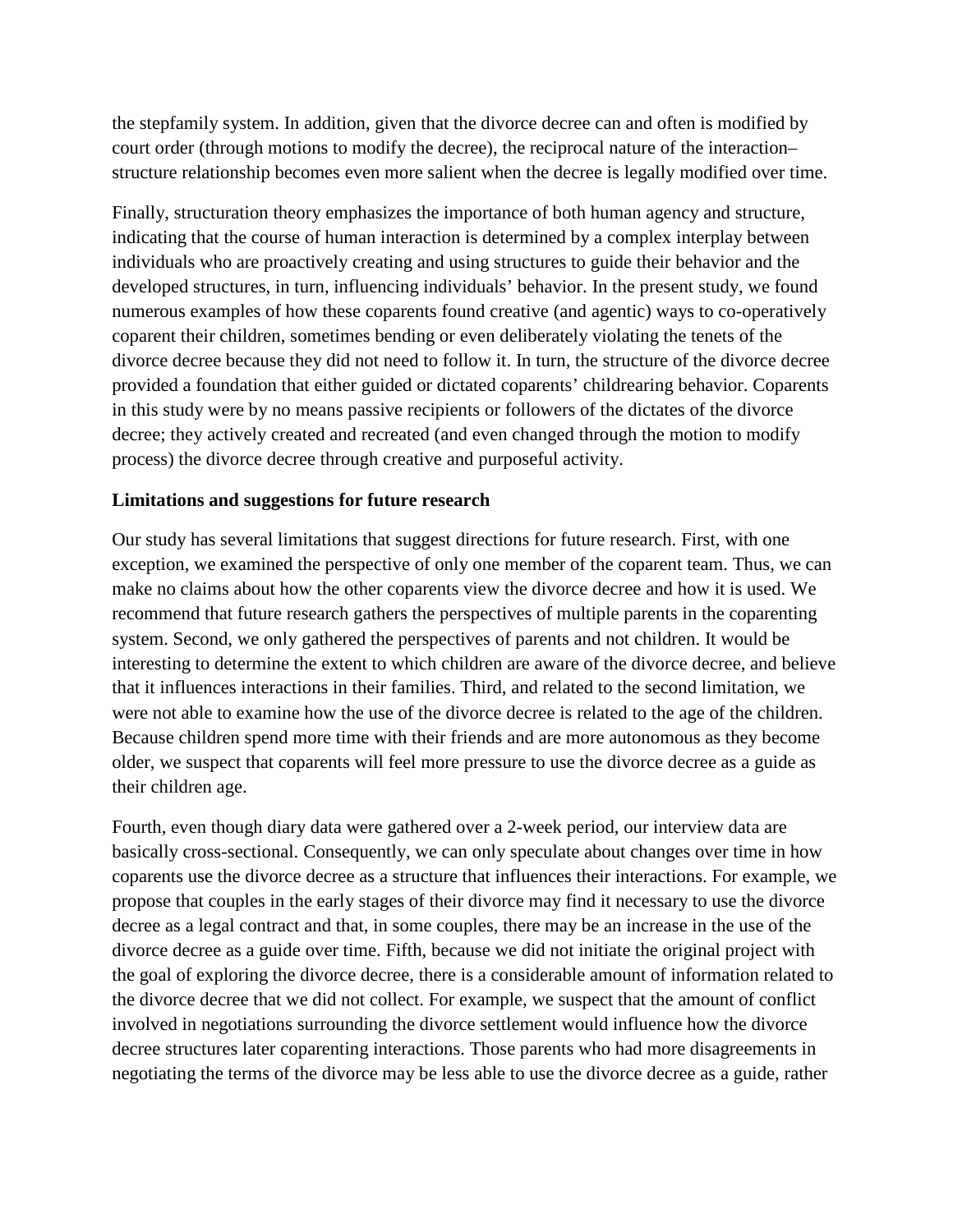than as a legal contract. In future research, we recommend that this issue, as well as others related to the divorce settlement process, be examined.

Finally, the divorce decree involves individuals and institutions beyond the family. For example, lawyers, mediators, judges, and counselors all may play a role in the process of how the divorce decree is developed and how it is later used to guide coparenting interactions. We recommend that future researchers ask parents about how these other constituencies influence how the divorce decree affects their coparenting behavior, as well as interview members of these outside institutions regarding their impressions of how the divorce decree serves as a legal or guiding structure.

### **REFERENCES**

Ahrons, C. R., & Wallisch, L. (1987). Parenting in the binuclear family: Relationships between biological and stepparents. In K. Pasley & M. Ihinger-Tallman (Eds.), *Remarriage and stepparenting: Current research and theory* (pp. 225–256). New York: Guilford Press.

Amato, P. R., Loomis, L., & Booth, A. (1995). Parental divorce, marital conflict, and offspring well-being during early adulthood. *Social Forces*, *73*, 895–915.

Baxter, L. A., & Babbie, E. (2004). *The basics of communication research.* Belmont, CA: Wadsworth/Thomson Learning.

Bochner, A. P. (1985). Perspectives on inquiry: Representation, conversation, and reflection. In M. L. Knapp & G. R. Miller (Eds.), *Handbook of interpersonal communication* (pp. 27–58). Beverly Hills, CA: SAGE Publications.

Braithwaite,D.O., McBride, M.C., & Schrodt, P. (2003). 'Parent teams' and the everyday interactions of coparenting in stepfamilies. *Communication Reports*, *16*, 93–111.

Christensen, D. H., & Rettig, K. D. (1995). The relationship of remarriage to post-divorce coparenting. *Journal of Divorce & Remarriage*, *24*, 73–88.

Cole,C. L., & Cole,A. L. (1999). Boundary ambiguities that bind former spouses together after children leave home in post-divorce families. *Family Relations*, *48*, 271–272.

Coleman, M., Ganong, L. H., & Fine, M. (2000). Reinvestigating remarriage: Another decade of progress. *Journal of Marriage and the Family*, *62*, 1288–1307.

Creswell, J.W. (1998). *Qualitative inquiry and research design: Choosing among five traditions.* Thousand Oaks, CA: SAGE Publications.

Giddens, A. (1984). *The constitution of society: Outline of the theory of structuration*. Berkeley, CA: University of California Press.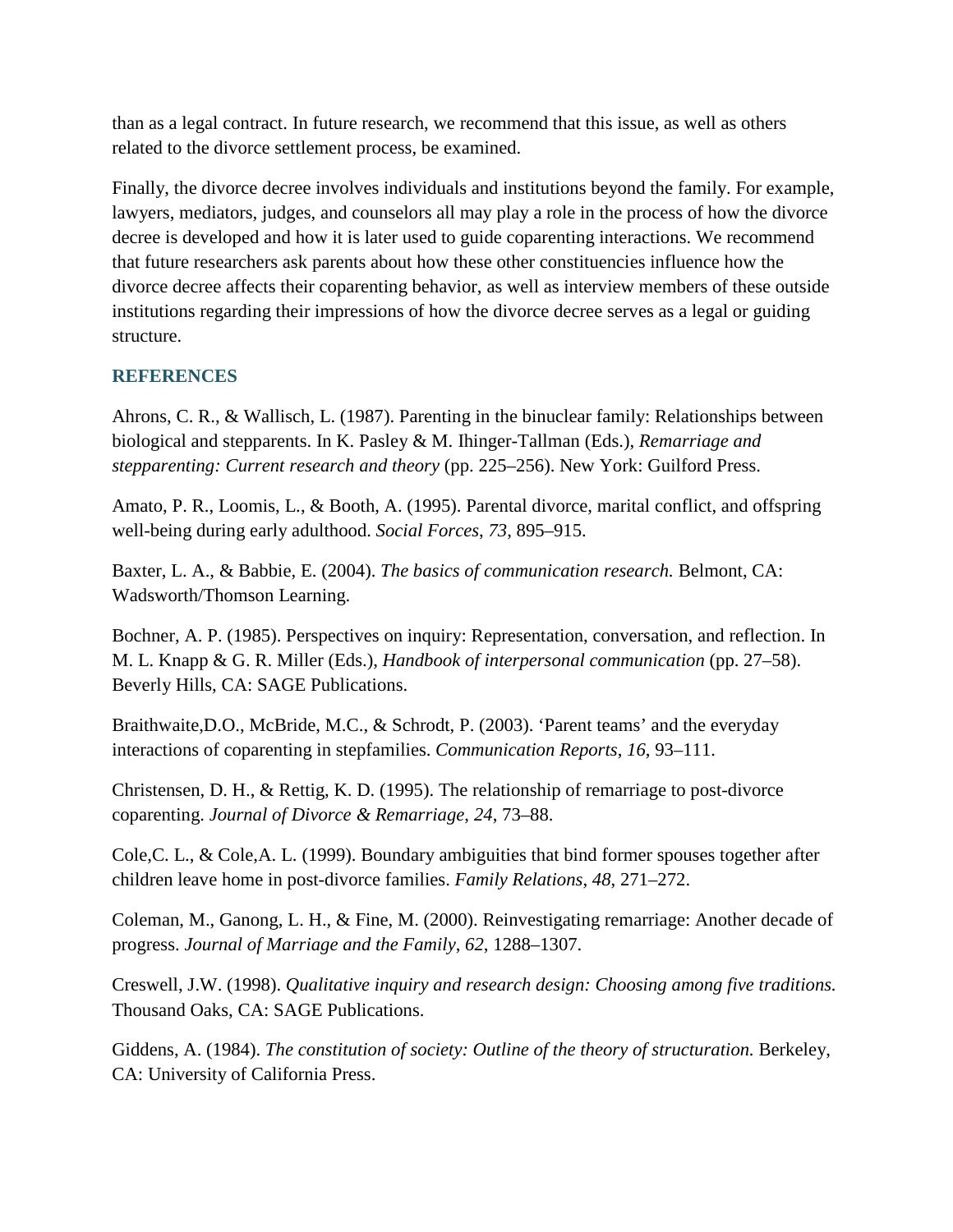Graham, E. E. (1997). Turning points and commitment in post-divorce relationships. *Communication Monographs*, *64*, 351–367.

Graham, E. E. (2003). Dialectic contradictions in postmarital relationships. *The Journal of Family Communication*, *3*, 193–214.

Hardesty, J. L., & Ganong, L. H. (in press). How women make custody decisions and manage coparenting with abusive former husbands. *Journal of Social and Personal Relationships.*

Kline, M., Tschann, J. M., Johnston, J. R., & Wallerstein, J. S. (1989). Children's adjustment in joint and sole physical custody families. *Developmental Psychology*, *25*, 430–438.

Krone, K. J., Schrodt, P., & Kirby, E. L. (2006). Structuration theory: Promising directions for family communication research. In D. O. Braithwaite & L. A. Baxter (Eds.), *Engaging theories in family communication: Multiple perspectives* (pp. 293–308). Thousand Oaks, CA: SAGE Publications.

Kvale, S. (1996). *InterViews: An introduction to qualitative research interviewing.* Thousand Oaks, CA: SAGE Publications.

Leach, M. A., & Braithwaite, D. O. (1996). A binding tie: Supportive communication of family kinkeepers. *Journal of Applied Communication Research*, *24*, 200–216.

Lincoln, Y. S., & Guba, E. G. (1985). *Naturalistic inquiry*. Beverly Hills, CA: SAGE Publications.

Lindlof,T. R. (1995). *Qualitative communication research methods.* Thousand Oaks, CA:SAGE Publications.

Maccoby, E. E., & Mnookin, R. H. (1992). *Dividing the child: Social and legal dilemmas of custody.* Cambridge, MA: Harvard University Press.

Miles, M. B., & Huberman, A. M. (1994). *Qualitative data analysis* (2nd ed.)*.* Thousand Oaks, CA: SAGE Publications.

Poole, M. S. (1999). Group communication theory. In L. R. Frey, D. S. Gouran, & M. S. Poole (Eds.), *The handbook of group communication theory and research* (pp. 37–70). Thousand Oaks, CA: SAGE Publications.

Poole, M. S., Seibold, D. R., & McPhee, R. D. (1996). The structuration of group decisions. In M. S. Poole & R.Y. Hirokawa (Eds.), *Communication and group decision making* (2nd ed.) (pp. 114–146). Thousand Oaks, CA: SAGE Publications.

Spradley, J. P. (1979). *The ethnographic interview.* New York: Holt, Rinehart, & Winston.